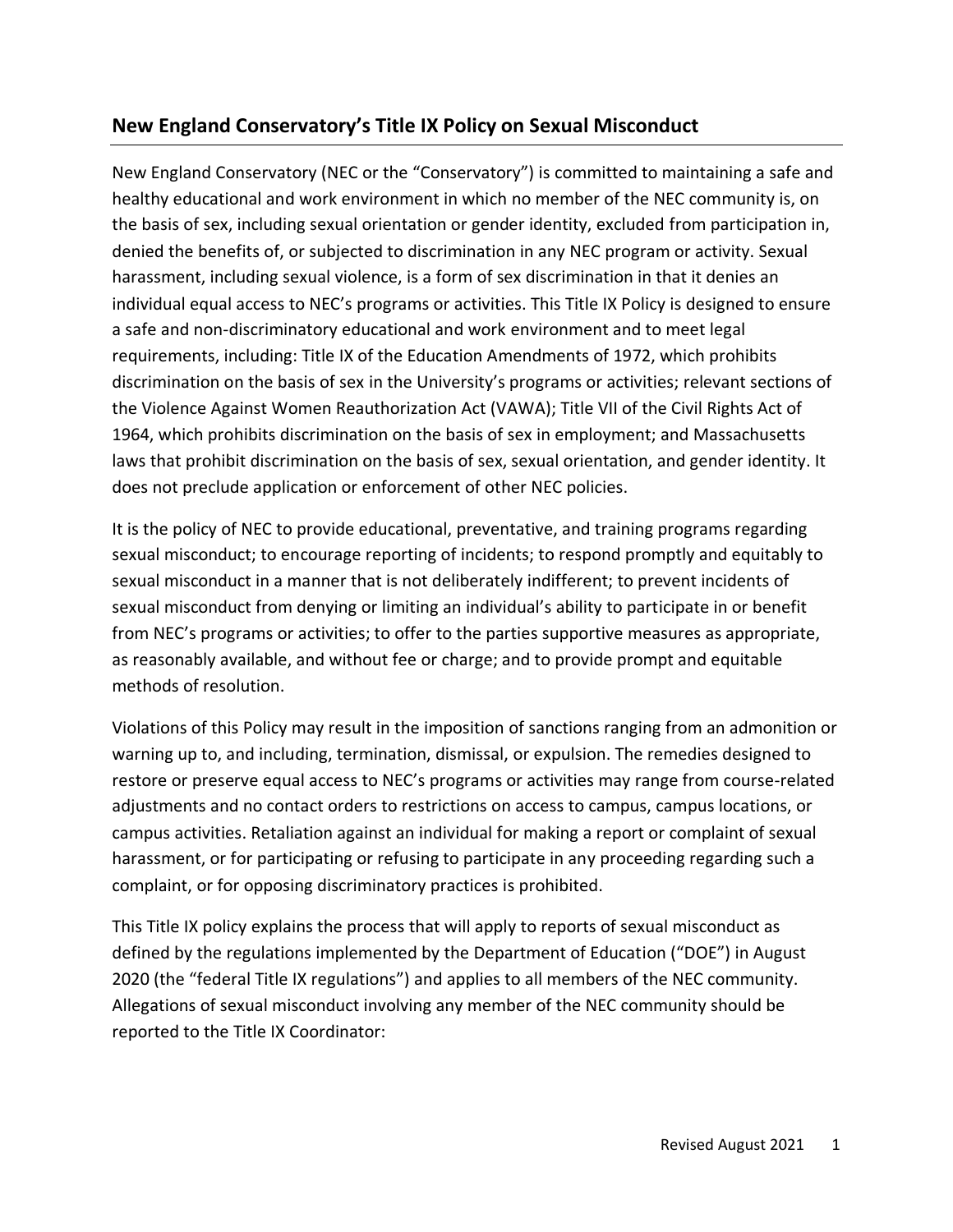## Katrina Chapman, Title IX Coordinator

[Katrina.Chapman@necmusic.edu](mailto:Katrina.Chapman@necmusic.edu)

Tel: 617-585-1299

Allegations of misconduct that do not meet the definition of sexual misconduct as defined by DOE regulations (including definitions of prohibited conduct and jurisdictional elements) may be prohibited by other NEC policies, including, but not limited to, NEC's Gender-Based Misconduct Policy. Members of the NEC community with questions about whether alleged misconduct falls under this or the Gender-Based Misconduct Policy should contact the Title IX Coordinator.

# **TITLE IX PROHIBITED CONDUCT**

#### **Sexual Assault**

Having or attempting to have sexual intercourse or sexual contact with another individual without consent. This includes sexual intercourse or sexual contact achieved by the use or threat of force or coercion (see definition for "Coercion"), where an individual does not consent (*see* definition for "Consent") to the sexual act, or where an individual is incapacitated. Sexual assault includes the following:

- $\circ$  Penetrating or attempting to penetrate another individual without their consent. This includes vaginal or anal penetration, however slight, with a body part or object, or oral copulation by mouth-to-genital contact.
- o Having or attempting to have sexual contact with another individual without consent. Sexual contact includes kissing, touching the intimate parts of another, causing the other to touch one's intimate parts, or disrobing of another without permission. Intimate parts may include the breasts, genitals, buttocks, mouth, or any other part of the body that is touched in a sexual manner.

#### **Dating Violence**

Violence committed by a person who is or has been in a romantic or intimate relationship with the victim. Dating violence includes, but is not limited to, sexual or physical abuse or the threat of such abuse. Dating violence does not include acts covered under the definition of domestic violence.

#### **Domestic Violence**

Violence committed by: a current or former spouse or intimate partner of the victim, or someone similarly situated; a person with whom the victim shares a child in common; or any other person against an adult or youth victim who is protected from that person's acts under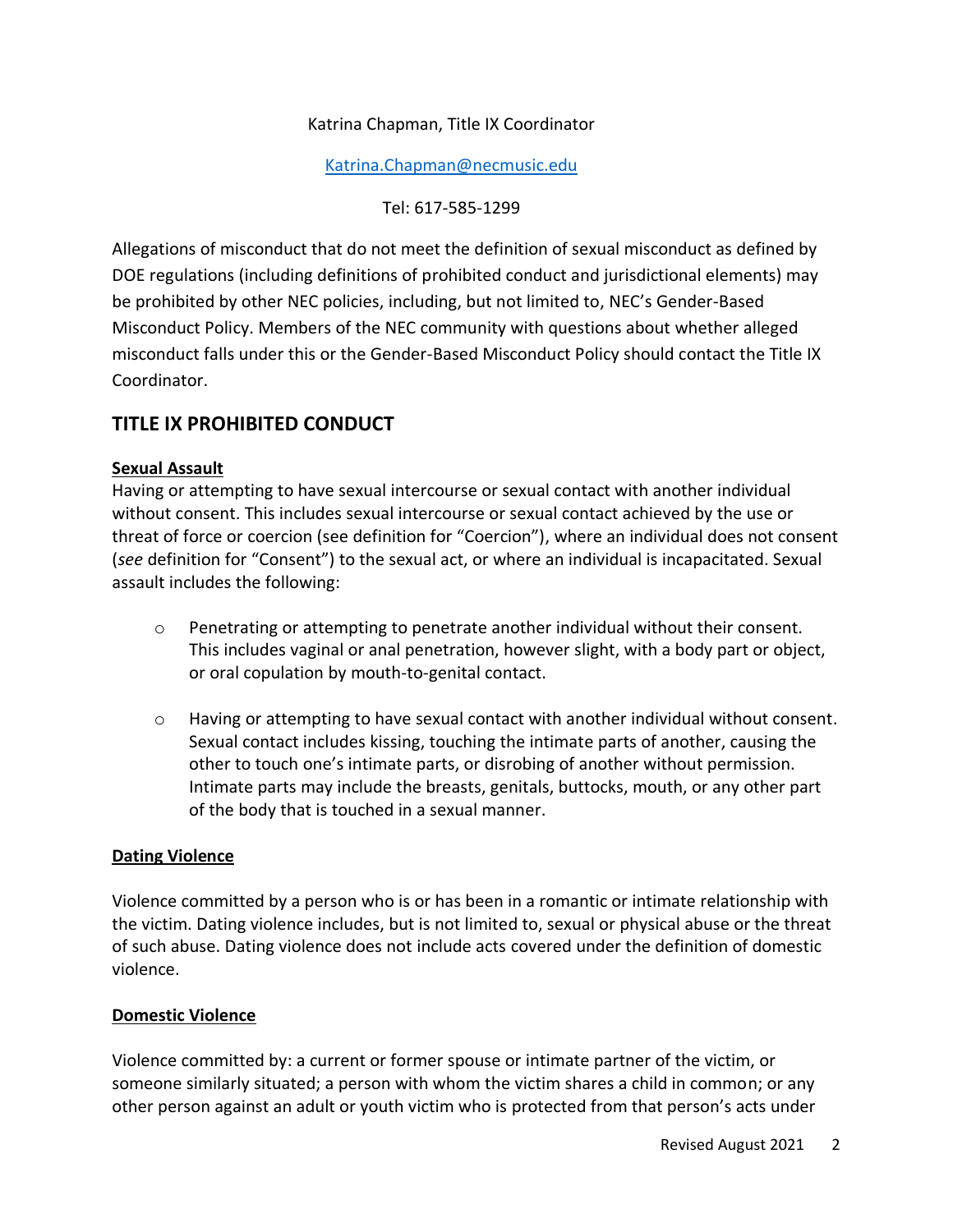the domestic or family violence laws of the location in which the crime of violence occurred.

### **Title IX Sexual Harassment**

Title IX Sexual Harassment includes conduct on the basis of sex that meets one or more of the following definitions:

1) Conditioning the provision of any educational benefit or service on a person's participation in unwelcome sexual conduct ("quid pro quo" sexual harassment); or

2) Unwelcome conduct determined by a reasonable person to be so severe, pervasive, and objectively offensive that it effectively denies a person equal access to the Conservatory's educational programs or activities ("hostile environment" sexual harassment).

Determinations that an individual committed sexual assault, dating violence, domestic violence, or stalking, as defined in this Prohibited Conduct section, may constitute one form of hostile environment sexual harassment and/or may be considered with other forms of hostile environment sexual harassment.

#### **Stalking**

A course of conduct directed at a specific person that would cause a reasonable person to fear for their safety or the safety of others, or to suffer substantial emotional distress. This includes cyber-stalking, a particular form of stalking in which electronic media is used to pursue, harass, or make unwelcome contact with another person. Stalking may involve individuals who are known to one another or have an intimate or sexual relationship, or may involve individuals not known to one another.

## **Retaliation**

Acts or attempts to retaliate or seek retribution against individuals who report conducted prohibited by this Title IX Policy, assist another in making a report, or participate in an investigation of the report, including the Complainant, Respondent, or any individual or group of individuals involved in the investigation and/or resolution of an allegation. Retaliation includes subjecting a person to an adverse employment or educational action because they made a complaint under any portion of the Title IX Policy, or responded to, assisted or participated in any manner in an investigation under the Title IX Policy. Retaliation may also include abuse or violence and other forms of harassment. Any individual or group of individuals can engage in prohibited retaliation.

Retaliation allegations may be consolidated with other forms of prohibited conduct defined in this section if the facts and circumstances significantly overlap. If the facts and circumstances do not significantly overlap, NEC retains discretion to review the allegation under another NEC policy.

# **STANDARD OF PROOF**

**Preponderance of the Evidence.** The standard of evidence that NEC uses to determine both students' and employees' responsibility for violating this TIX Policy and in any allegations of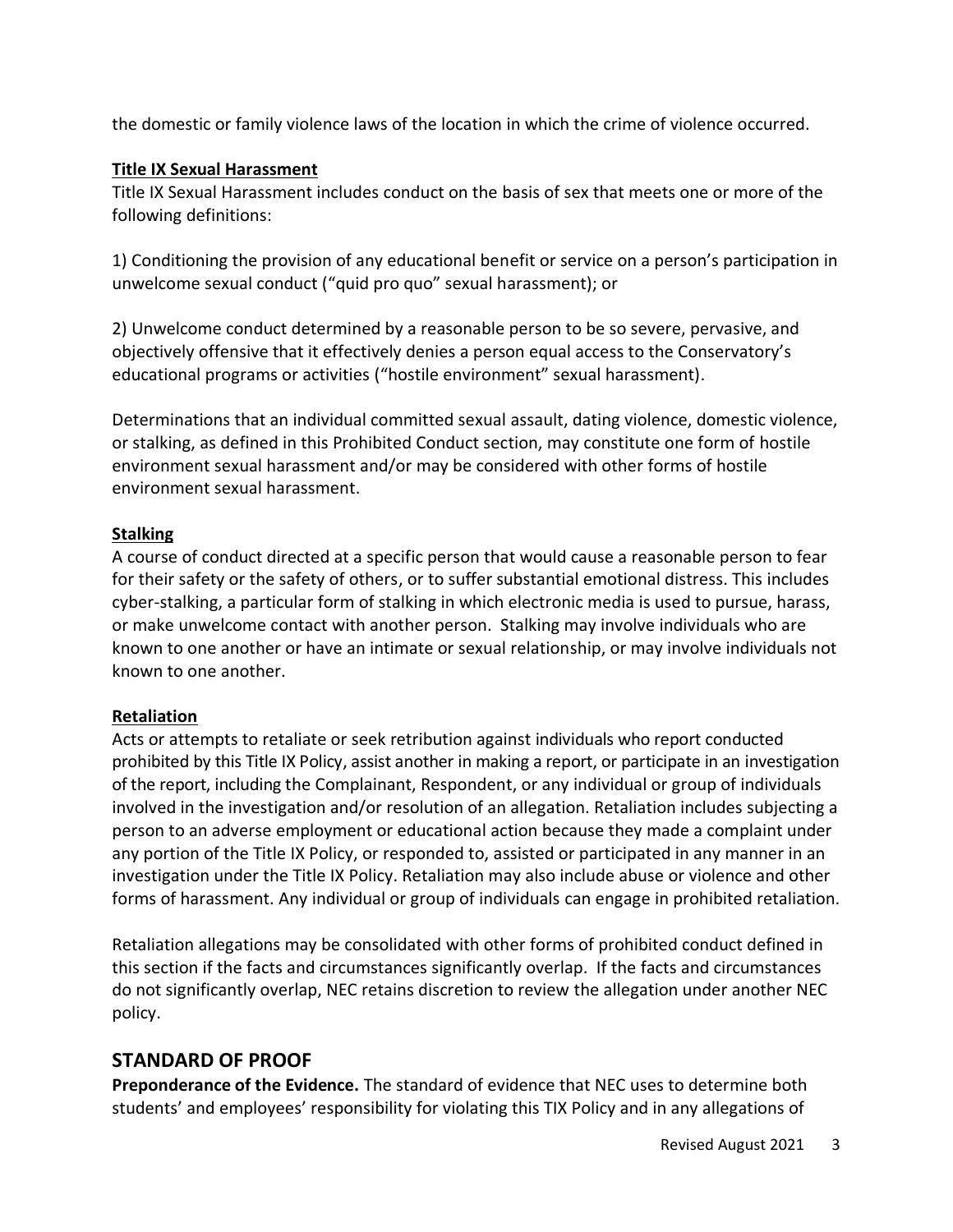misconduct, including but not limited to claims of discrimination or harassment, is the preponderance of the evidence. This means that in reviewing allegations of Prohibited Conduct, the totality of the evidence will be considered to determine whether the Respondent is more likely than not to have been responsible for a violation of the Title IX Policy.

- $\circ$  The preponderance of the evidence standard is not the standard used for criminal culpability in most jurisdictions and a determination of responsibility under the Title IX Policy does not equate with a finding of a violation of criminal laws;
- o Conversely, lack of a prosecution, dismissal, or lack of a criminal conviction does not necessarily imply that the Conservatory's Title IX Policy was not violated. The two procedures are significantly different and use different standards for determining violations.

# **REPORTING PROHIBITED CONDUCT**

Reports that fall within the DOE's August 2020 Title IX regulations will follow this process.

NEC encourages community members who have experienced any potential gender-based misconduct, whether or not the conduct is Prohibited Conduct under Title IX, to inform the Title IX Coordinator, so that the Title IX Coordinator can offer appropriate supportive measures and information regarding available reporting options under applicable policies.

NEC can address reports of violations of the Title IX Policy most completely when we are able to identify and communicate with the people reporting policy violations. The benefits of direct reporting include a greater ability for NEC to follow-up on the information in the report and to provide resources, support, and options to those reporting. However, NEC also provides individuals with the option to submit an anonymous report to NEC's Title IX Coordinator without disclosing their identity, identifying the Complainant (if different than the reporting party), Respondent, or requesting any action. Those wishing to submit a report anonymously may submit the Violations of Title IX and Gender-Based Misconduct Policies form (available on the website [here\)](https://necmusic.edu/student-care-and-concern) without personal identifying information. Students and employees may also file an anonymous report through EthicsPoint, by logging into My NEC and navigating to the Security & Safety tab.

If a report is submitted anonymously, NEC will review the information in the report, but may be limited in its ability to take action with regard to the information that is shared.

## **1. Informal Reports**

After receiving an informal report of conduct that could fall under the Title IX Policy, the Title IX Coordinator, or their designee (the "Title IX Officer"), will take a number of initial steps; these initial steps are not an investigation. Rather, these initial steps will enable NEC to assess the need to take any immediate action to address the safety and health needs of the parties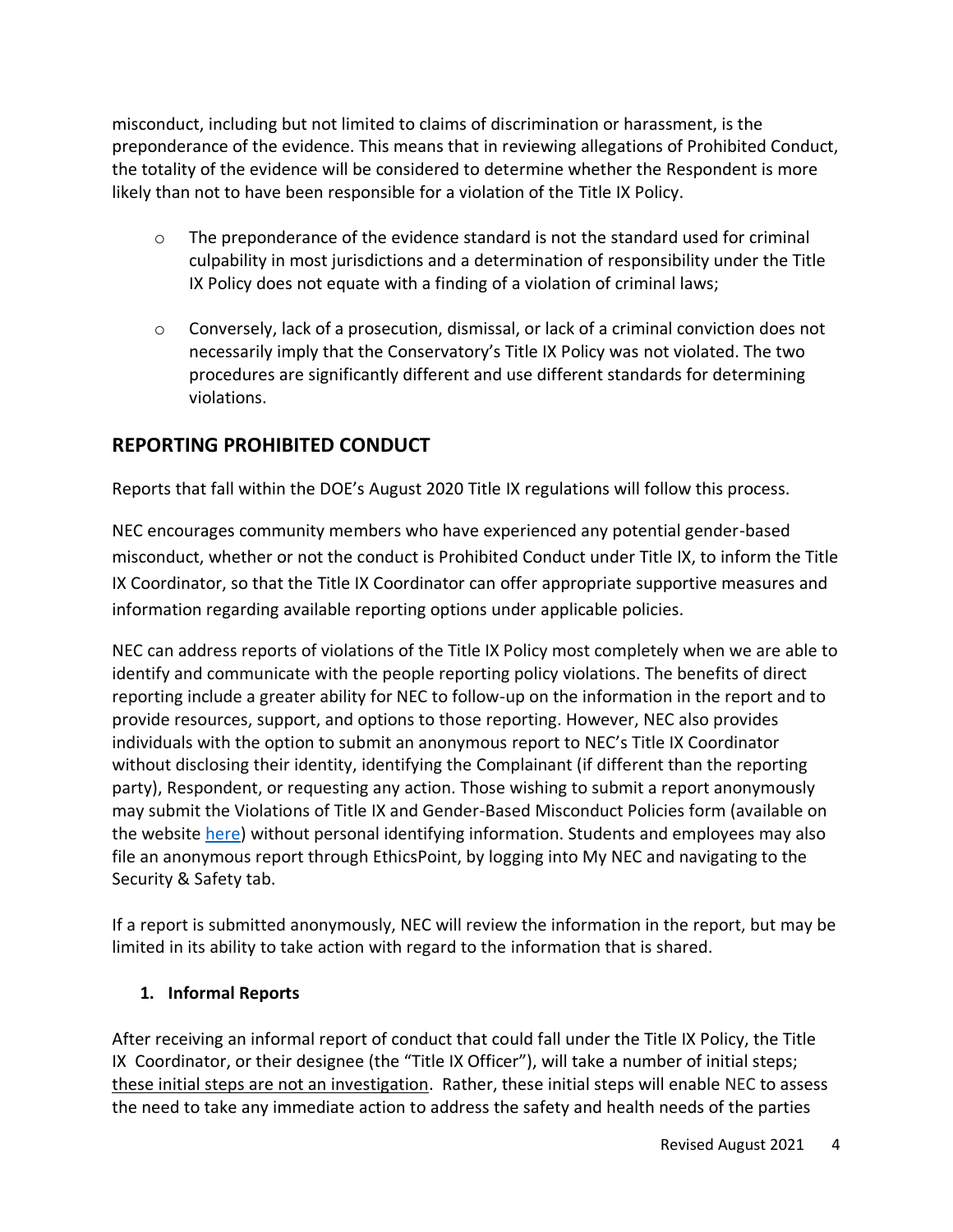involved in a matter and to help the parties determine the next appropriate steps, whether under this Title IX Policy or a referral to another Conservatory policy, including, without limitation, the Gender-Based Misconduct Policy.

These initial steps may include, but are not limited to, the following:

- A. The Title IX Officer will contact the Complainant (if known) and encourage them to meet virtually or in person to discuss the nature and circumstances of the report, review relevant documentation that is available, and describe the various options available to them.
- B. Regardless of whether a Complainant decides to participate in an adjudication process, they may be entitled to supportive measures, as defined in the Definitions section of this Polic.

The decision to implement supportive measures will be communicated by the Title IX Officer in writing. NEC will seek to be transparent with regard to supportive measures that impact both parties. The Conservatory may be limited in certain situations when student or employee privacy issues prevent disclosures.

C. The Title IX Officer will review the processes, options, and protections in this Title IX Policy. The Title IX Officer will also explain the right to submit a formal complaint, and the right to delay or decline to submit a formal complaint to NEC. The Title IX Officer may also advise the Complainant of the opportunity to make a report to local law enforcement. Such a report will not change any obligation of NEC to investigate the matter, but it may briefly delay the timing of the investigation, such as if a law enforcement agency requests that NEC delay its process for a reasonable amount of time to allow it to gather evidence of criminal conduct. NEC does not use the same process or standard of proof as a criminal process. Typically, NEC will only inquire about criminal processes if they impact an individual's ability to access or use NEC's process. In no instance will a concurrent criminal proceeding, by itself, lead to an adverse inference against the Respondent.

## **2. Formal Complaint**

A Complainant or the Title IX Coordinator may submit a formal complaint at any time by preparing a written document that is physically or electronically signed by the Complainant or Title IX Coordinator, alleges prohibited conducted as defined in this Policy, and requests that NEC investigate the allegation. The formal complaint may be submitted to the Title IX Coordinator in any of the following ways:

- a. By delivering, mailing, or otherwise transmitting the formal complaint to the Title IX Coordinator;
- b. By emailing the formal complaint to katrina.chapman@necmusic.edu;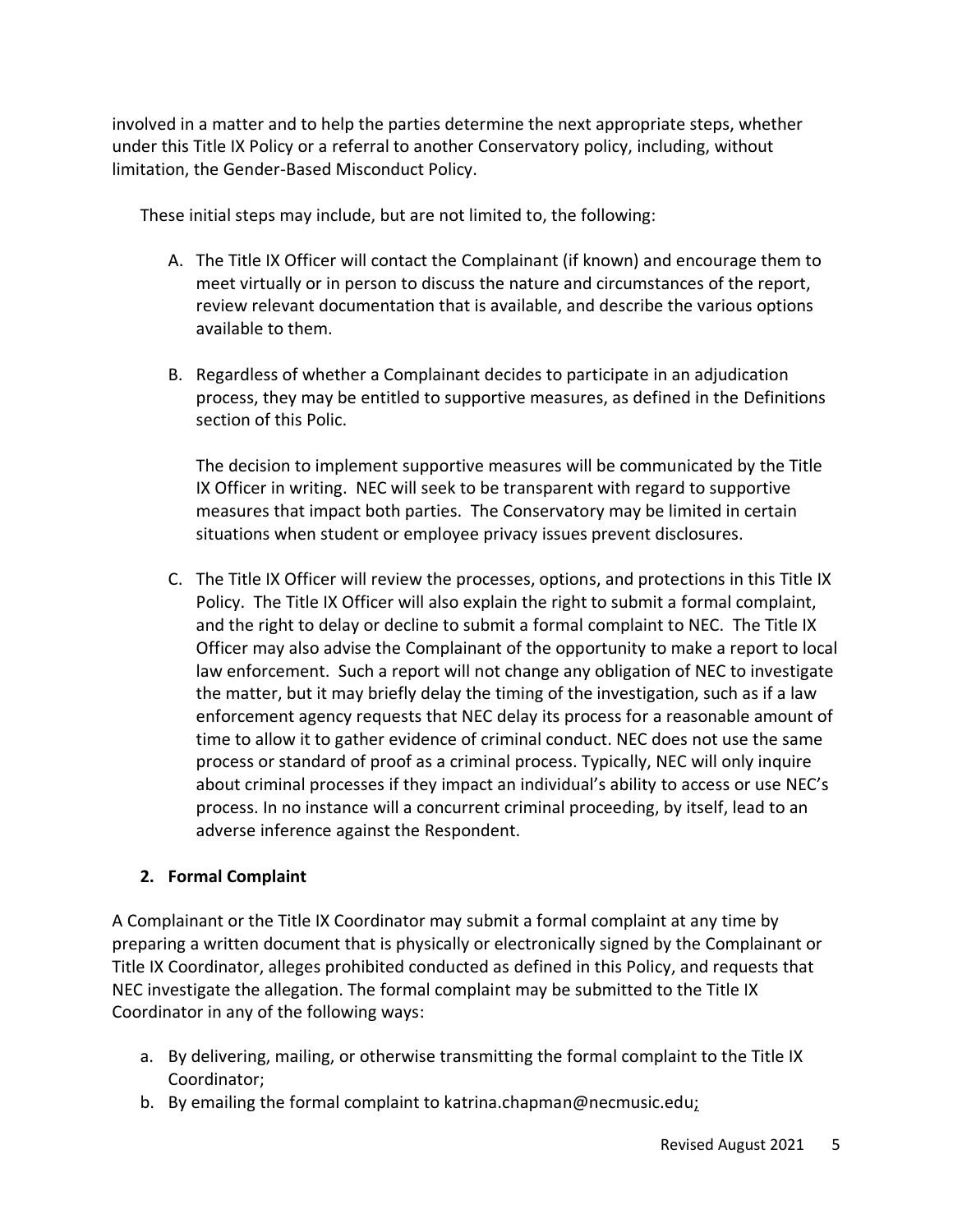- c. By completing a Title IX and Gender Based Misconduct formal complaint Form; or
- d. Through any other means that results in the Title IX Coordinator receiving the person's signed formal complaint.

If the Complainant declines to proceed with a Title IX investigation and does not submit a formal complaint, the Title IX Officer will weigh that request against NEC's obligation to address any risk of harm to the community based on the allegations in a report and may sign a formal complaint against another party if it is determined that NEC is obligated to respond due to a concern related to the safety of the NEC community. In such situations, the Title IX Officer and/or NEC is not a party and will provide notice, as set forth below, to both the Complainant and Respondent.

As soon as practicable after receiving a formal complaint, and with sufficient time to prepare for any interview or meeting, the Title IX Coordinator will provide a written notice to all known Parties that will include: a description of the allegations as they are understood at the time, including, to the extent known the name(s) of the Parties, the date and location of the conduct in question, the allegations and the portions of the policy that are alleged to have been violated, any interim measures in place that either party must be made aware, and a statement that the Respondent is presumed not responsible for the alleged conduct. This written notice does not constitute a finding or a determination of responsibility. The written notice will be updated or amended if new allegations are raised by either party and accepted for investigation.

In appropriate circumstances, to address imminent threats posed to any person's physical health or safety as a result of the allegations in a formal complaint, NEC may evaluate whether to remove a Respondent from its Education Program and Activities on an emergency basis or to place an employee on leave during the Title IX Investigation Process.

- a. Emergency Removal. NEC may remove a Respondent from its Education Program or Activity on an emergency basis following an individualized safety and risk analysis that determines there is an immediate threat to the physical health or safety of any individual arising from the allegations of Prohibited Conduct. The Respondent shall have the opportunity to challenge the decision immediately following the removal.
- b. Administrative Leave. NEC may place an employee on leave during the Title IX Investigation Process.

## **3. Preliminary Review of Formal Complaint**

Upon receipt of a formal complaint, the Title IX Officer will conduct a preliminary review to determine whether:

(a.) the conduct is alleged to have occurred in the United States;

(b.) the conduct is alleged in have occurred in an Education Program or Activity; and

(c.) whether the formal complaint alleges facts that, if true, may constitute a violation of the Title IX Policy.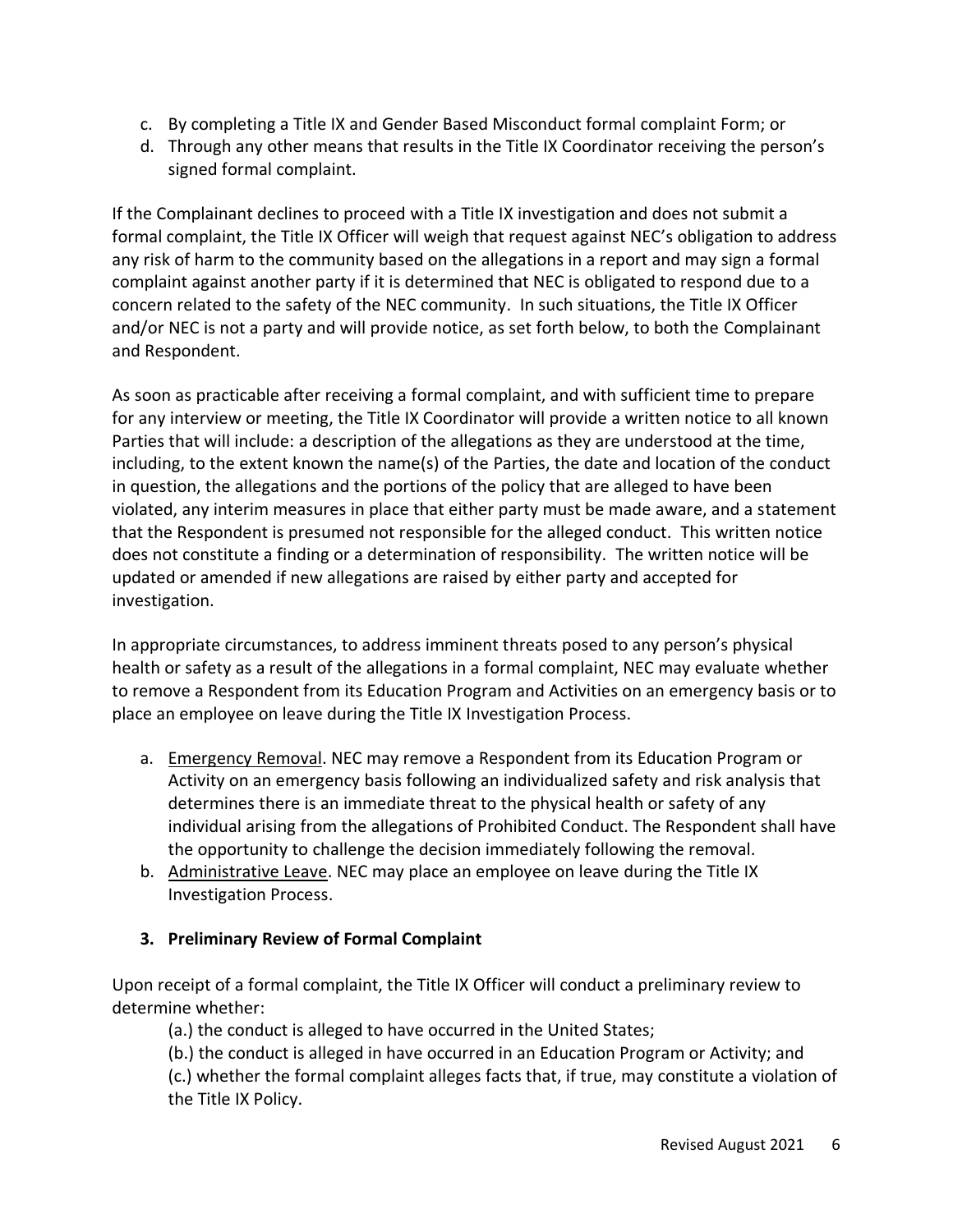If the Title IX Officer determines that the formal complaint meets with above criteria, the matter will be referred to the Title IX investigation process.

If a formal complaint alleges that a Respondent engaged in conduct that potentially violates both NEC's Title IX Policy and other NEC policies, the Title IX Officer may within their discretion choose to resolve some or all the non-Title IX charges pursuant to the processes in NEC's Title IX Policy and will contemporaneously inform all parties of such determinations. This decision will be made at the outset of the notice of the complaint or as soon as reasonably practicable after the allegations become clear.

## **4. Dismissal of Formal Complaint**

If a formal complaint is submitted that does not allege Title IX Prohibited Conduct, as defined above, it must be dismissed in compliance with federal Title IX regulations. Any allegation in a formal complaint that is dismissed because it does not constitute Title IX Prohibited Conduct or does not fall within the scope and jurisdiction of this Policy, may be addressed through another NEC policy, such as NEC's Gender-Based Misconduct Policy.

A formal complaint may also be dismissed by the Title IX Officer, in whole or in part, at any time if:

• a Complainant notifies the Title IX Officer in writing that they wish to withdraw the formal complaint or any allegation(s) contained in that formal complaint; or

• the Title IX Officer determines that specific circumstances will prevent NEC from gathering sufficient information to reach a determination on the formal complaint, or any allegations contained in the formal complaint.

If a formal complaint is dismissed under this section, the Title IX Officer will provide a Notice of Dismissal of the formal complaint to the Parties and information regarding how to appeal the decision.

## **5. Title IX Investigation Process**

- A. **Notice of an Investigation.** If it is determined that an investigation will begin, the Title IX Officer will send a written notice to both parties advising them that the preliminary review has concluded that the matter should be referred to the Title IX Investigation Process.
- B. **Advisors.** Each party may have a single advisor of their choice present during any formal disciplinary proceeding, including any related meeting, interview, or hearing, held pursuant to the Title IX Policy. A party may consult with their advisor during any related meeting, interview, or hearing. Except to the extent expressly permitted in the hearing process outlined below, advisors cannot act as a speaking advocate at a meeting or interview. NEC staff and internal/external personnel involved in the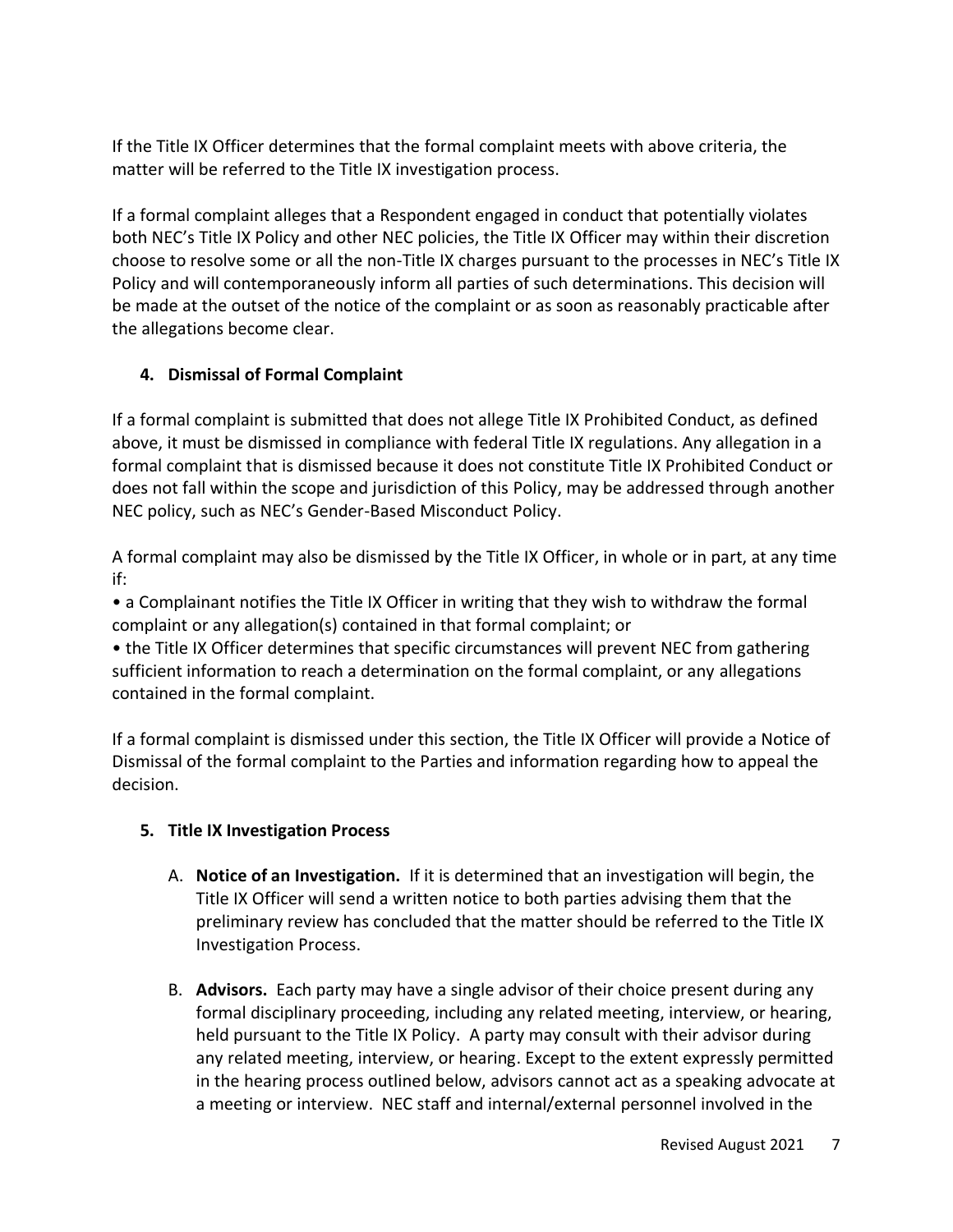Title IX Investigation Phase may delay or terminate interviews or meetings, remove or dismiss advisors, and/or proceed with the investigation if an advisor is disruptive or otherwise refuses to comply with the requirements of this policy. An advisor is subject to the same confidentiality expectations applicable to others in attendance. Accommodations, including scheduling of interviews or reviews, generally will not be made for any advisors if they unduly delay the process. An advisor is not permitted to attend a meeting, interview, or other proceeding without the party they are advising being present unless they receive the advance approval of the Title IX Officer. NEC reserves the right to take appropriate action in response to any advisor who disrupts the investigation and/or hearing process or who does not abide by rules and protocols regarding their participation, including, without limitation to protocols identified in this Policy.

Any person serving as a party's advisor is prohibited from publicly disclosing private information learned during this process, including information protected under the Family Educational Rights and Privacy Act ("FERPA") or other state or federal laws. Further, advisors are expected to maintain the privacy of all parties and witnesses to the greatest extent possible. If any advisor is concerned about violating this assurance of privacy to gather evidence, they should raise such concerns with the Title IX Officer immediately so that it can be appropriately addressed to protect the sensitivity of the information without limiting the ability of either party to find and present relevant evidence.

The Conservatory will typically address communications to the Parties and not to any advisor (even an attorney-advisor or parent-advisor).

- C. **Designation of Investigator.** The Title IX Officer will designate at least one investigator to conduct a prompt, fair, and impartial investigation of the formal complaint and prepare a report of investigative findings (the "Investigative Report"). All investigators will be qualified and trained individuals employed by or engaged by the Conservatory for the purpose of conducting investigations under the Title IX Policy. The Title IX Officer will provide the Parties with the name of the person(s) assigned to investigate the reported conduct. As soon as possible, but no later than three (3) calendar days after delivery of the identity of the Investigator(s), the parties shall inform the Title IX Officer (in writing) of any conflicts of interest with regard to the selected Investigator(s). The Title IX Officer will consider the nature of the conflict and determine if different individuals should be assigned as Investigator(s). The Title IX Officer's decision regarding any conflicts is final. The Title IX Officer may consult with other Conservatory personnel to discuss any conflicts of interest.
- D. **Nature of the Investigation.** The investigation provides an opportunity for factfinding and will include separate interviews with the Complainant, the Respondent,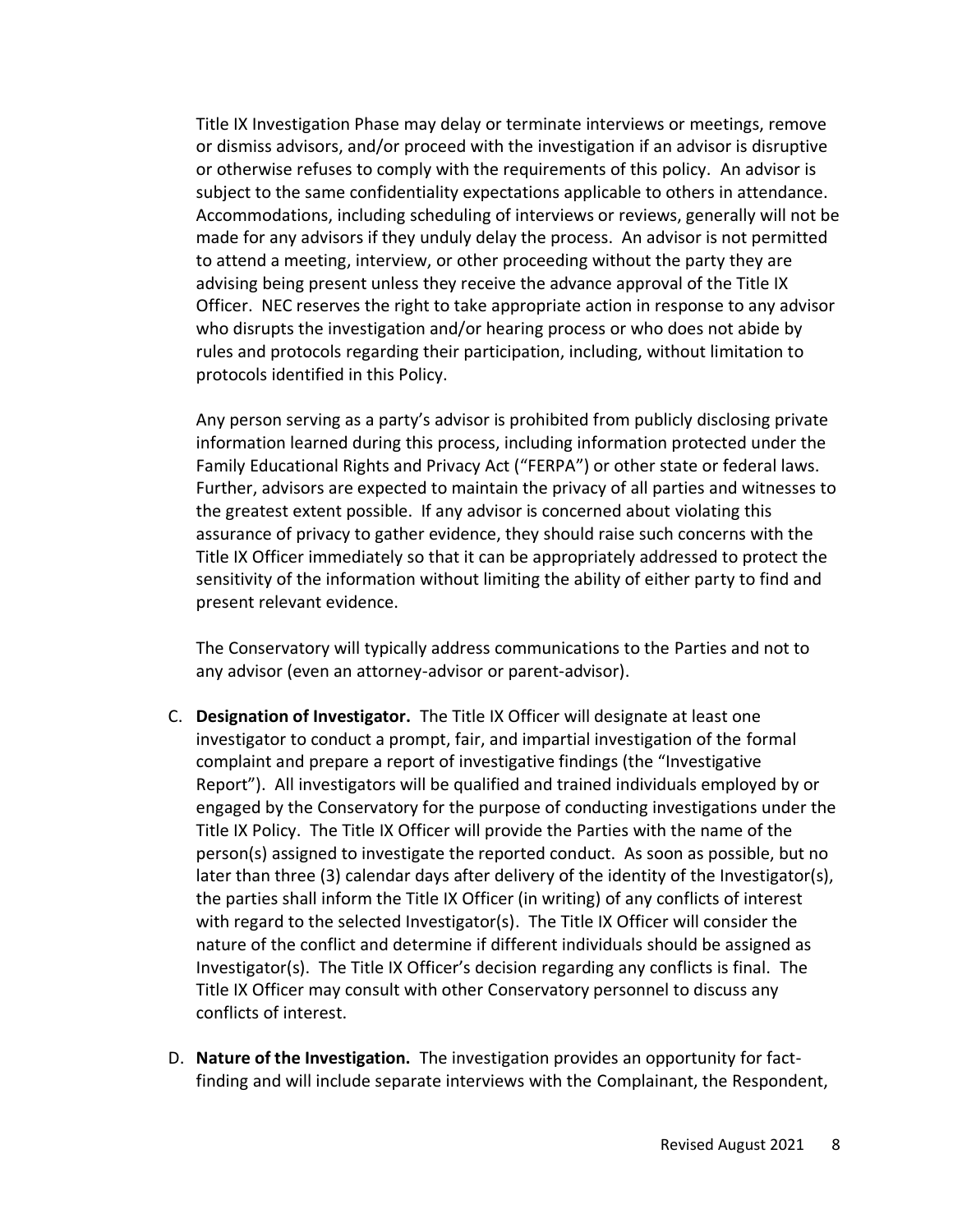and any relevant witnesses. The Investigator(s) will provide the parties with advance notice of meetings at which their presence is required.

- E. **The Parties' Identification of Potential Witness and Documentation.** The Parties have the opportunity (and are expected) to provide the Investigator(s) with the identification of potential witnesses who have specific information about the reported conduct and with whom they would like the Investigator(s) to speak. The Parties also have the opportunity (and are expected) to provide the Investigator(s) any documentation or other items or questions they would like to be considered. All information described in this section should be presented to the Investigator(s) in writing and include a brief description as to how the potential witnesses, documents, and/or items are relevant to the reported conduct. This information must be provided to the Investigator(s) during the Investigation Phase and without delay upon becoming aware of it. The Investigator(s) will exercise discretion in their determination of what information to consider and which potential witnesses can provide relevant information to the investigation. The Conservatory reserves the right to limit the submission of evidence and information that was within the Party's possession or knowledge during the Investigative Phase if the Conservatory determines that the information was withheld for strategic advantage, *e.g.*, a surprise witness at the hearing. Furthermore, the Conservatory reserves the right to interview any member of the Conservatory community that may have specific information about the incident that has been reported.
- F. **Investigation Prohibitions.** At no point will the investigation require both Parties to be in the same room. At no point will either party be permitted to question or crossexamine the other party or any witness directly during the investigation, determination or appeal process. The Parties may ask questions of the other party and/or witnesses at the Determination Hearing, described below, but all such questions must be asked through the party's advisor. Additionally, the Investigator(s) will not consider information related to either party's sexual history unless deemed relevant to the incident in question.
- G. **Other Informal Processes.** At any time prior to convening a Determination Hearing, either party may request an informal resolution of a complaint rather than an investigation and/or hearing by contacting the Title IX Officer. Under the DOE regulations, NEC is not permitted to offer or facilitate an informal resolution process to resolve allegations that an employee sexually harassed a student. The Title IX Officer will assess the request for informal resolution against the severity of the alleged violation and the potential risks to campus community members. All parties and the Title IX Officer must agree in writing to informal resolution for this option to be used. The Title IX Officer will designate a Conservatory representative or outside service provider to facilitate a dialogue with the parties in an attempt to reach a resolution. The Title IX Officer can end such a process if it becomes unproductive and/or abusive. The allegation will only be deemed resolved when the parties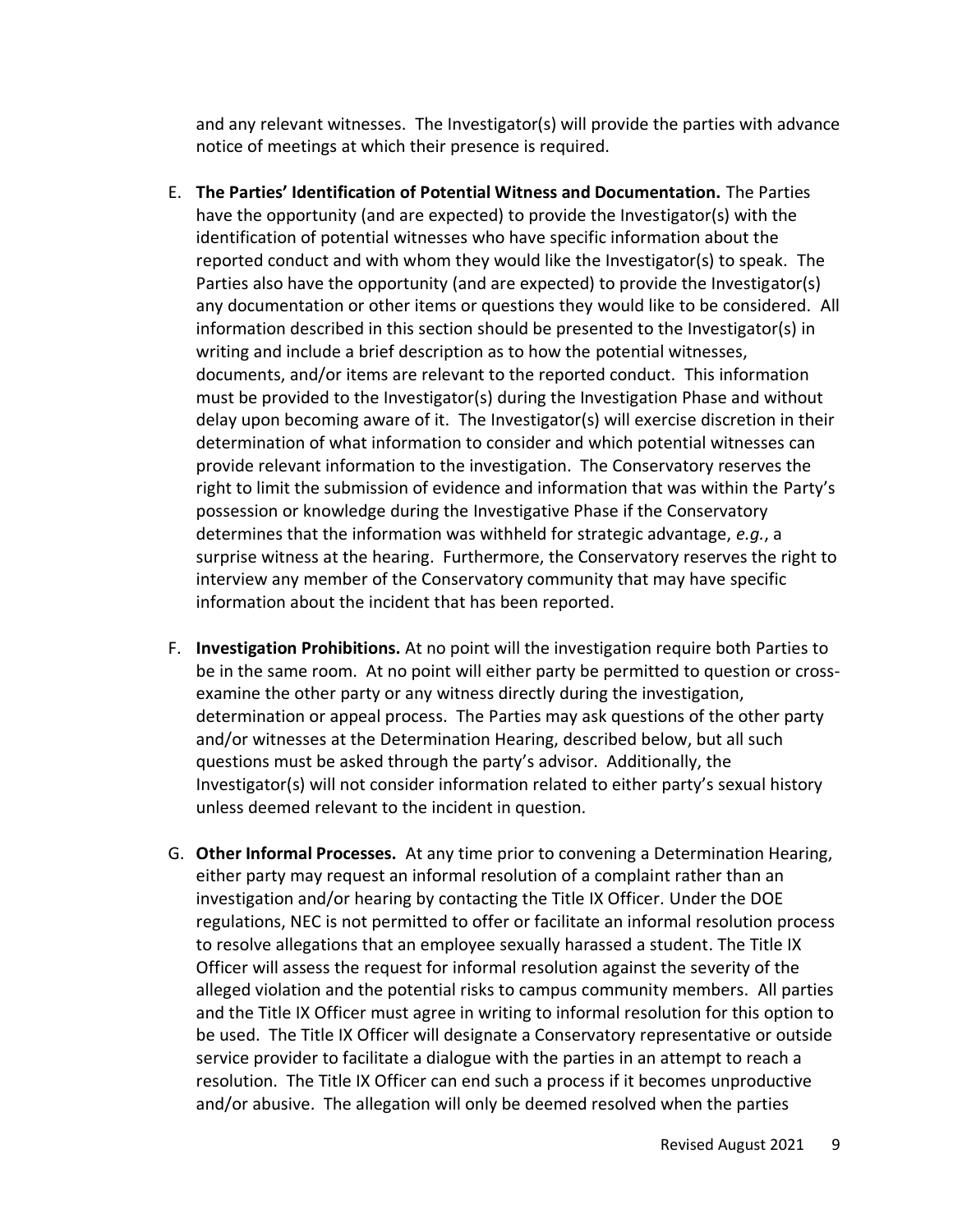expressly agree to an outcome that is acceptable to them and which is approved by the Title IX Officer in consultation with other appropriate Conservatory administrators. Either party may withdraw from the informal resolution process at any time. The informal resolution process will be conducted in accordance with procedures specified by the Title IX Officer, as determined in his/her sole discretion.

#### **6. Investigative Report and Determination of Responsibility by Determination Hearing**

- A. **Content of the Investigative Report.** At the conclusion of the Investigation Phase, the Investigator(s) will prepare an Investigative Report, which should include a summary of the factual information presented during the Investigation Phase, a separate section where the Investigator(s) point out relevant consistencies or inconsistencies (if any) between all sources of information. Attached to the Investigative Report or made available with the Investigative Report, the Investigator will provide any relevant evidence gathered, whether inculpatory (*i.e.*, proving the responsibility of a party) or exculpatory (*i.e.*, proving that a party did not commit the conduct alleged). The Investigative Report will not include a determination as to whether a party has violated the Title IX Policy or what sanctions may be appropriate. These determinations will be made by the Determination Officer, as described below.
- B. **Review by the Parties.** Both parties will be informed of their opportunity to review the entire Investigative Report and that they may submit written comments and/or questions about the content of the Investigative Report to the Investigator(s) within ten (10) calendar days of the date they are notified that the Investigative Report is available for review. This review will take place at a location and in a manner determined by the Conservatory. The time to submit written comments can be extended for a brief period if the Title IX Officer concludes, in their sole discretion, that the additional time is warranted. In circumstances where an extension is provided to one party, it will be provided to the other party, as well. Likewise, the location and manner of reviewing the Investigative Report can be modified if the Title IX Officer deems it necessary and appropriate. Each party may have their advisor present as they review the Investigative Report, but the Conservatory reserves the right to monitor the review or create appropriate procedures to protect the privacy and sensitivity of the materials in question.
	- 1. Photographs or any other copies of the Investigative Report are not allowed by either party or advisor. The comments submitted by the Parties may not exceed ten (10) double spaced pages unless a higher page limit is otherwise determined to be necessary and appropriate in the sole discretion of the Title IX Officer. After reviewing the submissions, if any, from the parties, the Investigator(s) may determine that either additional investigation is required or no further investigation is needed. The investigator has the sole discretion to determine if any information submitted is irrelevant and therefore not to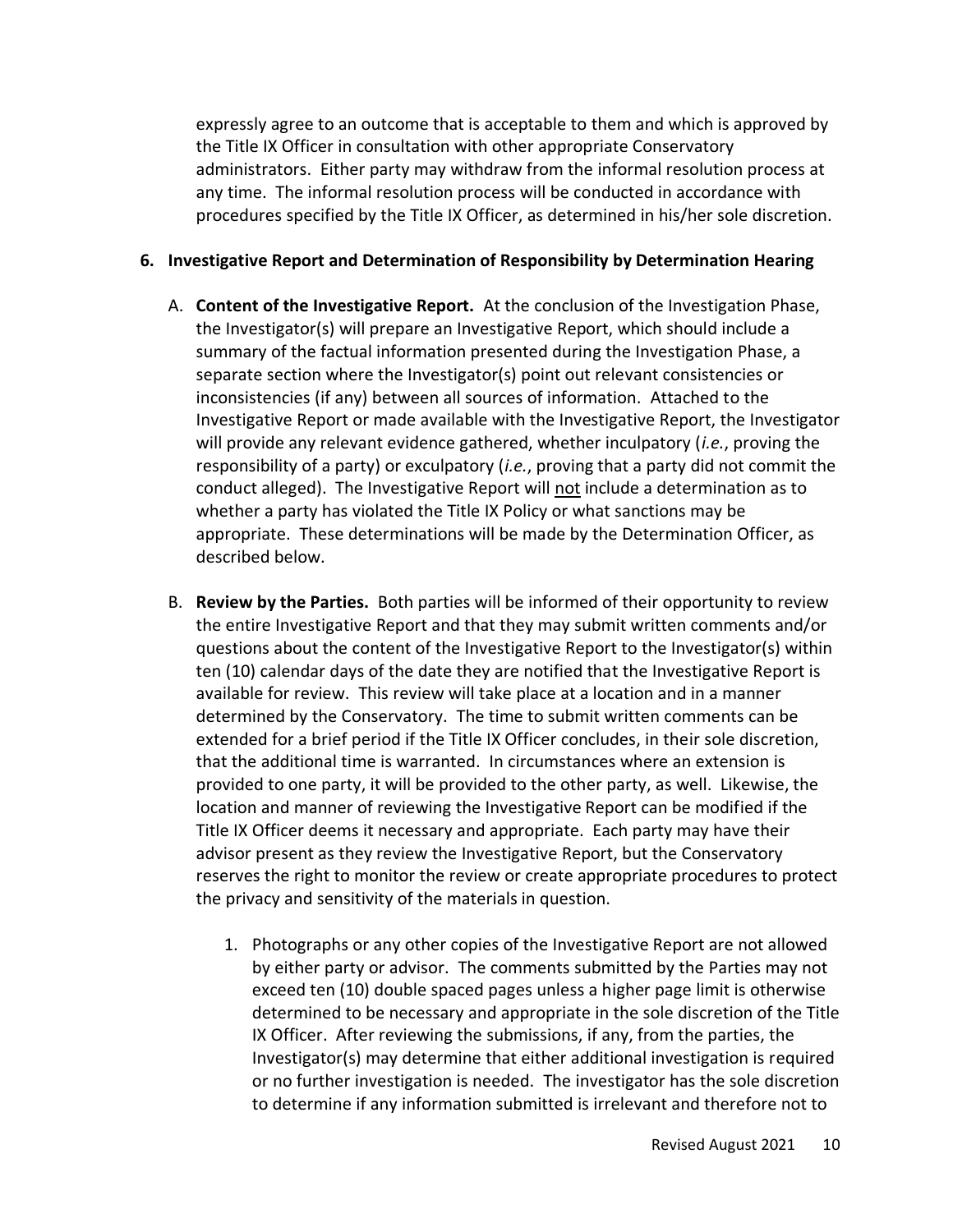be considered and/or will be redacted. If further investigation is conducted, the Investigator(s) will include any additional relevant information in the Investigative Report.

- 2. If, at any point in this review process or the prior investigation, it becomes apparent that a witness will not take part and subject themselves to examination in the Determination Hearing described in Section II(E), below, the Investigator may revise the Investigative Report to remove that information so as not to impact the Determination Hearing. If this decision is made prior to the Parties' review, it will be noted in a cover memo to the Investigative Report. If the decision is made following the Parties' review, it will be communicated to the Parties and they will be informed in writing of any information that will be removed prior to the Determination Hearing.
- 3. The Investigative Report will then be submitted to the Title IX Officer. Any submissions made by either party pursuant to this section, as well as any other documentation deemed relevant by the Investigator(s), will be attached to the Investigative Report.
- C. **The Determination Hearing: Conflicts and Provision of Investigative Report.** The Title IX Officer will inform the parties of the identity of the Determination Officer(s). All Determination Officers will be qualified and trained individuals employed by or engaged by the Conservatory for the purpose of conducting determination hearings under the Title IX Policy. No later than three (3) calendar days after delivery of the identity of the assigned Determination Officer(s), the Parties should inform the Title IX Officer (in writing) of any conflicts of interest in regard to the selected Determination Officer(s). If a conflict of interest is raised regarding the individual(s) assigned, the Title IX Officer will consider the nature of the conflict and determine if different individual(s) should be assigned to hear the matter. This decision regarding any conflicts is final. The Title IX Officer will then provide the Determination Officer(s) with the Investigative Report and set a subsequent date for the Determination Hearing to determine responsibility.  $1$
- D. **Review and Determination by the Determination Officer.** The Determination Officer will make a determination as to whether or not the Respondent is responsible for violating the Title IX Policy by having engaged in some or all of the reported conduct. The Determination Officer has the authority to accept the Investigative Report without seeking additional investigation, or to ask the Investigator(s) to conduct additional investigation on specific points prior to the

<sup>&</sup>lt;sup>1</sup> The Conservatory will typically identify one individual to serve as the Determination Officer. That individual will preside over hearings and make relevant judgment calls regarding evidence and the propriety of questions. However, the Conservatory reserves the right to designate up to three individuals, including internal or external determination officers.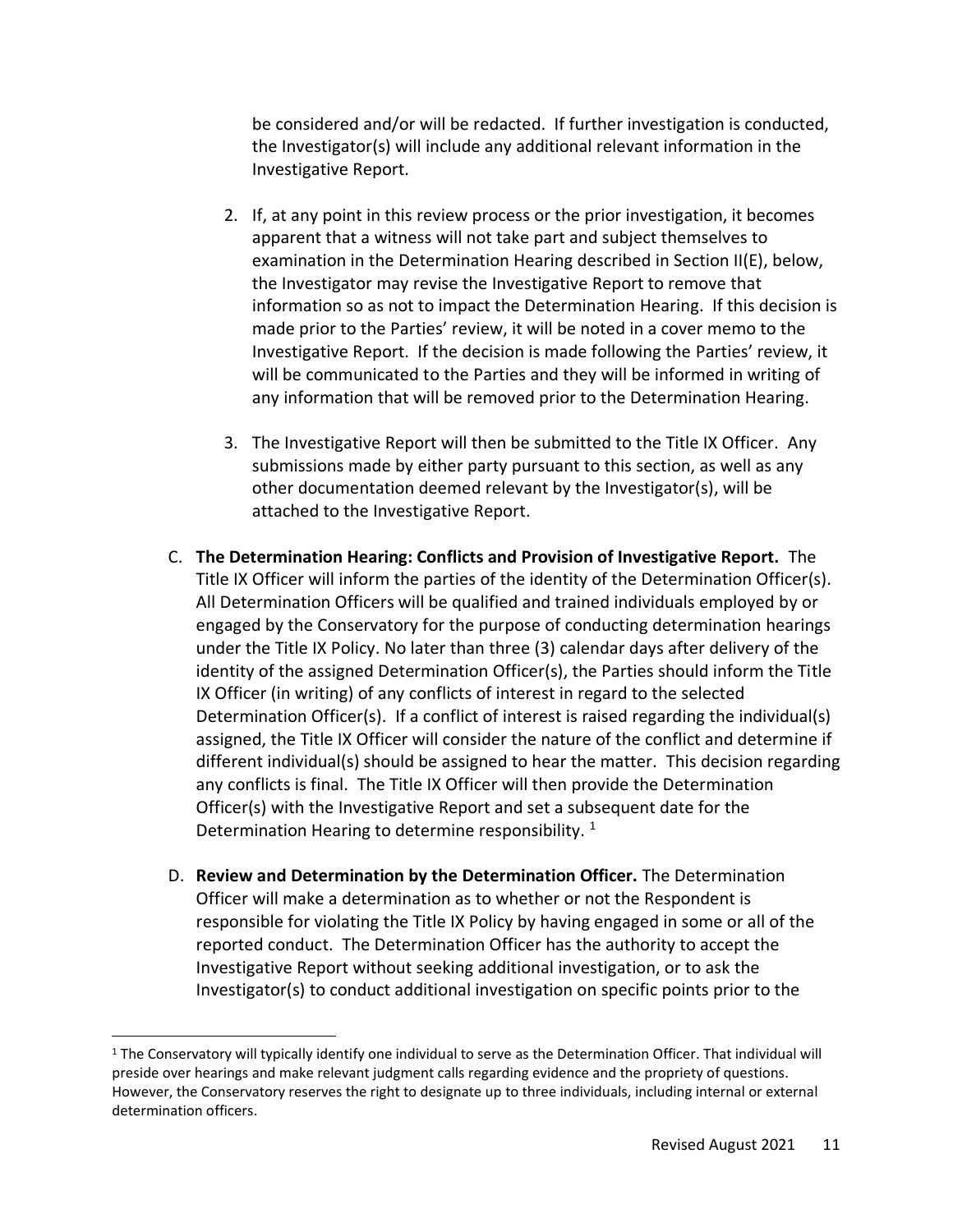hearing. If further investigation is required, the information learned will be conveyed to the parties at least five (5) days prior to the hearing.

- E. **Hearing Process.** Any formal complaints filed under this Policy are adjudicated through live hearings that can be conducted in person or virtually, as required by federal Title IX regulations. The following are the roles and processes to be followed during the hearing. The parties will receive copies of policies regarding the submission and consideration of evidence that may be used during a hearing.
	- 1. The Determination Officer will preside over the hearing and make the decision by a preponderance of the evidence as to whether or not the Respondent violated the policy provisions at issue. The Determination Officer has broad authority to determine the process, timing, and conduct of a hearing. For example, the Determination Officer will determine the order of presentation, timing and overall duration of the hearing, what information and evidence will be heard, what information and questions are relevant to the determination of the matter, and what cross-examination questions will or will not be permitted.
	- 2. Each party may have an advisor of their choice present at a hearing for the limited purpose of conducting cross-examination on behalf of that party. Advisors may be, but are not required to be, attorneys. If a party does not have an advisor of their choice present at a hearing, the Conservatory will, without fee or charge to the party, provide an advisor, who may or may not be an attorney. No later than five (5) business days before the hearing, parties should inform the Title IX Officer of the identity of any advisor who will accompany them to the hearing, so that the Conservatory will know whether or not it needs to arrange for a Conservatory-provided advisor.
	- 3. At a time and manner deemed appropriate by the Determination Officer, the advisor for each party will be permitted to ask the other party and any witnesses all relevant cross-examination questions and follow-up questions, including those challenging credibility. Except for that limited role, advisors may not participate actively in the hearing and may not speak or otherwise communicate on the part of the party that the advisor is advising. However, the advisor may consult privately in a non-disruptive manner with their advisee during and/or at a recess in the hearing. The Conservatory reserves the right to take appropriate action regarding any advisor who disrupts the process, or who does not abide by the restrictions on their participation as determined in the sole discretion of the hearing officer, which may include exclusion of the advisor from the hearing and the appointment of an alternate Conservatory-provided advisor.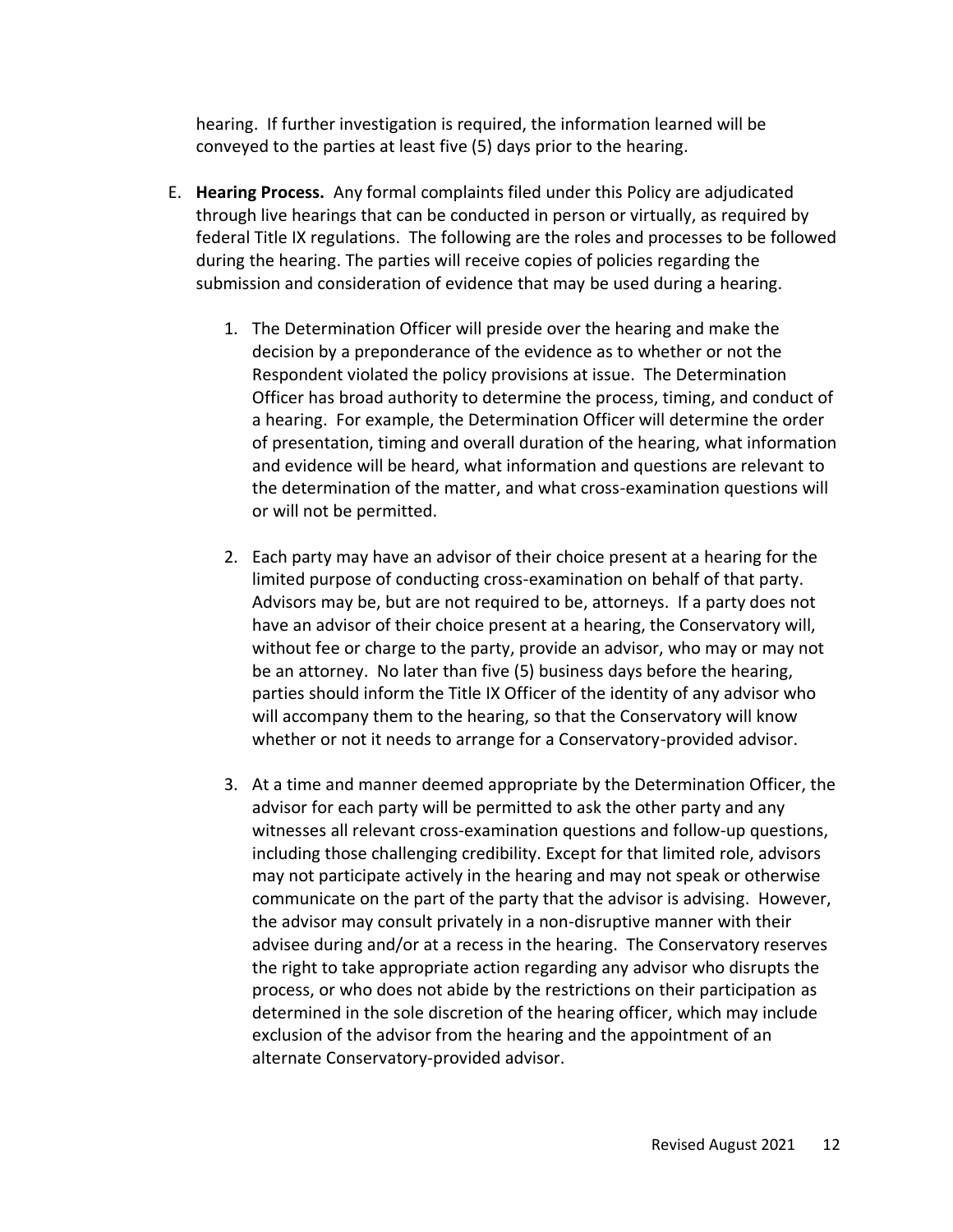- 4. Questions and evidence about the Complainant's sexual predisposition or prior sexual behavior are not relevant, unless such questions and evidence about the Complainant's prior sexual behavior are offered to prove that someone other than the Respondent committed the conduct alleged by the Complainant, or if the questions and evidence concern specific incidents of the Complainant's prior sexual behavior with respect to the Respondent and are offered to prove consent.
- 5. Information protected under a legally recognized privilege (*e.g.*, privileged communications between a party and their physician, psychiatrist, psychologist, or other recognized professional or paraprofessional acting in a treatment capacity, or privileged communications between a party and their attorney), are not relevant unless the person holding the privilege has waived the privilege.
- 6. At the request of either party, the Conservatory will provide for the hearing to occur with the Parties located in separate rooms with technology enabling the Determination Officer and Parties to simultaneously see and hear the party or the witness answering questions. Live hearings may be conducted with all parties physically present in the same geographic location or, at Conservatory's discretion, any or all parties, witnesses, and other participants may appear at the live hearing virtually, with technology enabling participants simultaneously to see and hear each other.
- 7. If a party or witness does not submit to cross-examination at the live hearing, the Determination Officer may not rely on any statement of that party or witness in reaching a determination regarding responsibility in compliance with federal Title IX regulations. The Determination Officer will not draw an inference about the determination regarding responsibility based *solely* on a party's or witness's absence from the live hearing or refusal to answer crossexamination or other questions.
- 8. If the Determination Officer determines that a party is responsible for violating this Policy, they will also determine Sanctions. The Determination Officer may request from the Conservatory information on prior sanctioning decisions so that the Determination Officer can apply a consistent sanction in the matter at hand.
- 9. The Conservatory will create an audio or audiovisual recording, or transcript, of any live hearing and make it available to the parties for inspection and review. It will not be provided for distribution and the Conservatory will provide the same protective measures as used in Section 6(B) of this Policy regarding review of investigative reports.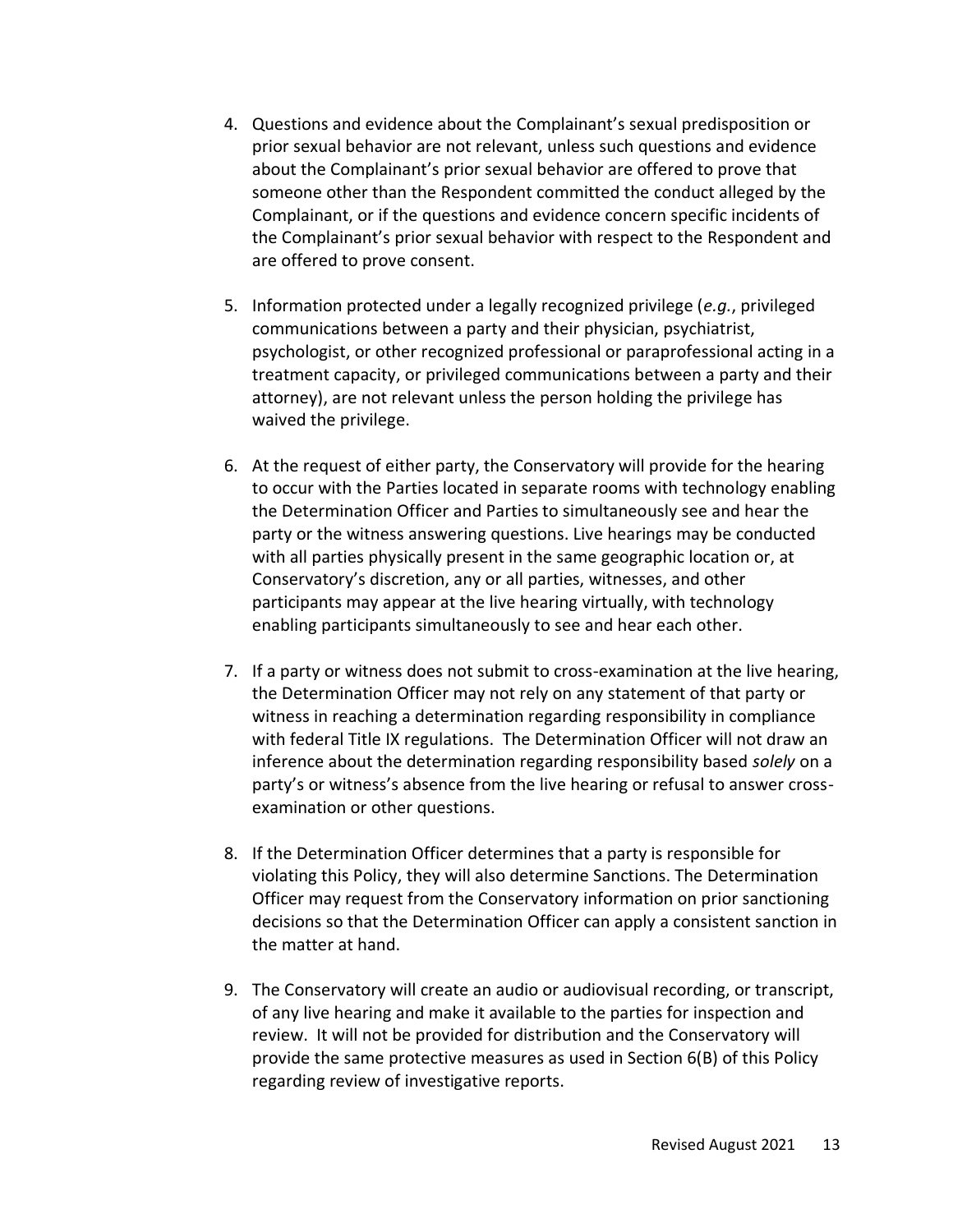F. **Notification of Investigation Outcome.** Not later than seven (7) business days after the Determinatoin Officer's final determination of a complaint, the Title IX Officer shall simultaneously provide both parties with written notice of (i) the outcome of the disciplinary proceeding and any sanctions imposed on the Respondent; and (ii) the procedures for either party to appeal the result of the disciplinary proceeding.

# **7. Appeals**

- A. The following process applies to all appeals. Within five (5) calendar days of the delivery of the decision to dismiss a formal complaint (whether in whole or in part) or the notification of investigation outcome, either party may appeal the decision by submitting to the Title IX Officer a letter stating why they believe the decision was inappropriate. A party may only appeal on the following grounds:
	- Procedural error that materially prejudiced the findings/outcome.
	- Newly discovered material information that was not known/available and which likely could have changed the finding of responsibility or the sanction imposed had it been available.
	- Bias or a conflict of interest with regard to the Title IX Officer, Investigator(s), or Determination Officer(s) that materially impacted the outcome or the sanction.
- B. The party submitting the appeal must set forth in detail the grounds for review and must attach all materials that they wish to have considered in the appeal process. The Title IX Officer will provide a copy of the appeal to the other party, at which time they may provide a written response if they choose.
- C. The Appellate Officer(s): The Title IX Officer will provide both parties with the names of the Appellate Officer(s).<sup>2</sup> Appellate Officers may be NEC employees or engaged by the Conservatory for the purpose of conducting appellate review under the Title IX Policy. As soon as possible, but no later than three (3) calendar days after delivery of the identity of the Appellate Officer(s), the Parties should inform the Title IX Officer in writing of any conflicts of interest in regard to the assigned Appellate Officer. The Title IX Officer will consider the nature of the conflict and determine if different individual(s) should be assigned to review the appeal. This decision regarding any conflicts is final. The Title IX Officer may consult with other Conservatory personnel to discuss any conflicts of interest.

<sup>&</sup>lt;sup>2</sup> The Conservatory reserves the right to designate up to three individuals to review the appeal. The decision to appoint more than one Appellate Officer will be made based on the individual claims and the specific challenges raised on appeal.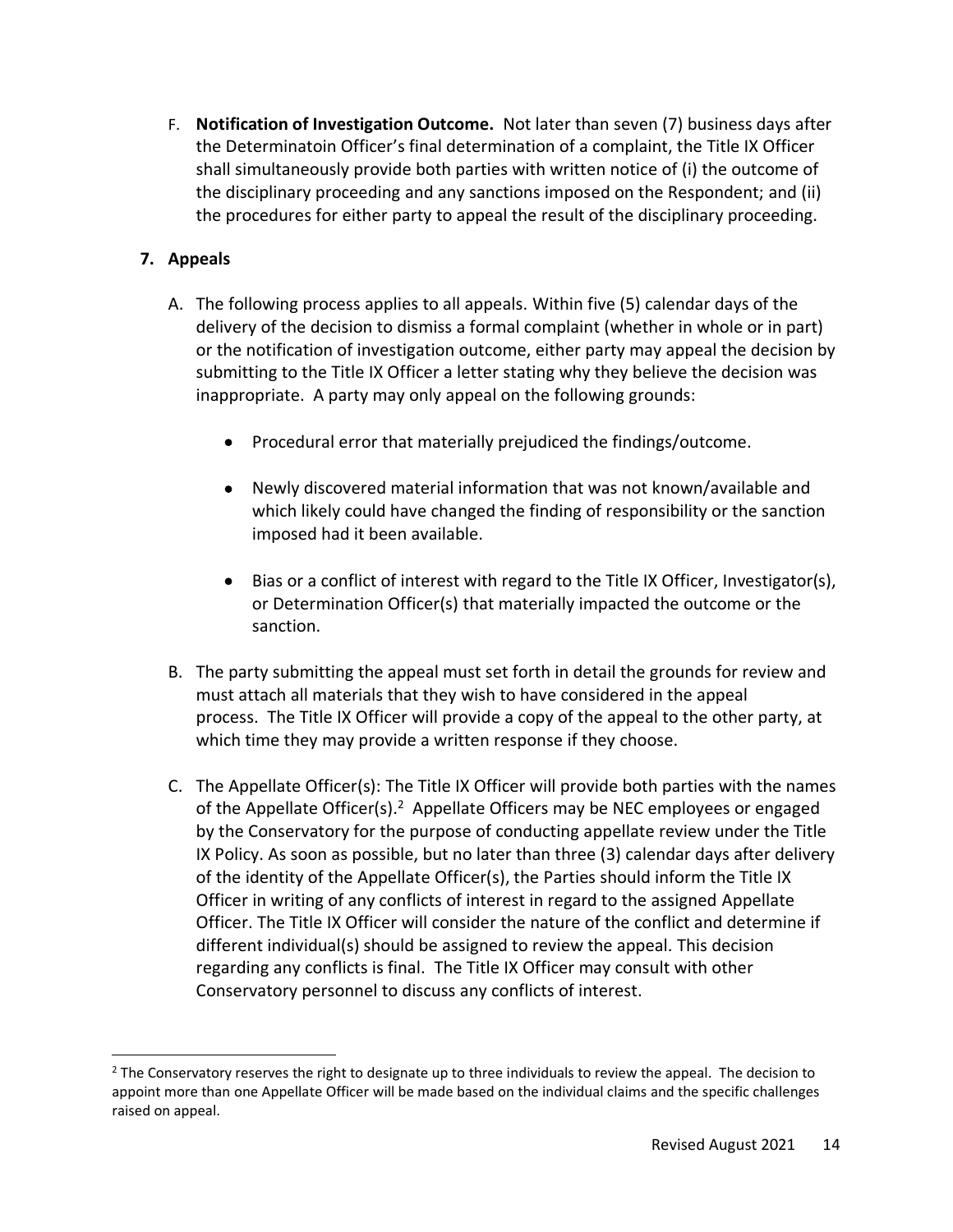D. Sanctions of all types may be imposed while an appeal is pending at the sole discretion of the Conservatory.

## **8. Additional Considerations**

- A. **Disability Accommodations.** The Conservatory is committed to ensuring that all community members, and applicants, have an equal opportunity to participate in an Education Program or Activity. If any person requires an accommodation because of disability to access any part of this process, they may make that request to the Dean of Students or designee (students) or Director of Human Resources or designee (employees or other community members). Any requested accommodations will be provided in consultation with the Title IX Officer to evaluate any impact on the rights or protections of any party or witness.
- B. **Duty of Honesty.** All parties and witnesses are obligated to be honest during the course of the entire process set forth in this Policy. Any person who knowingly makes a false statement – either explicitly or by omission – in connection with any part of the process may be subject to separate disciplinary action. A report by a Complainant or others made in good faith, however, is not considered false merely because the evidence does not ultimately support the allegation of violation of the Policy.
- C. **Duty of Cooperation.** All Parties and witnesses are obligated to cooperate with the Title IX Officer and any other personnel charged with implementing the Policy. Any person who knowingly interferes with the actions taken to implement the reporting, investigation, or resolution of matters under the Policy may be subject to separate and/or additional disciplinary action. The Duty of Cooperation does not apply to an individual's decision not to take part in this process out of consideration of constitutional rights in a criminal investigation involving the same or similar facts and circumstances.
- D. **Amnesty.** To encourage students to refer incidents involving possible discrimination or safety concerns, NEC generally will extend amnesty for drug and alcohol policy violations to students who report alleged Title IX prohibited conduct and/or genderbased misconduct, who participate in an investigation process, or who are helping someone to obtain support related to alcohol or drug consumption or related to discrimination or harassment. NEC may review the appropriateness of amnesty if the conduct at issue significantly harmed others or compromised community safety. A student for whom an alcohol or drug violation is waived may be referred for a meeting with an appropriate provider for substance abuse education.
- E. **Special Situations.** The Conservatory retains the right to determine, in its sole discretion, if it will address a report of conduct under this Policy administratively and outside of the process described in this Title IX Policy when the safety of the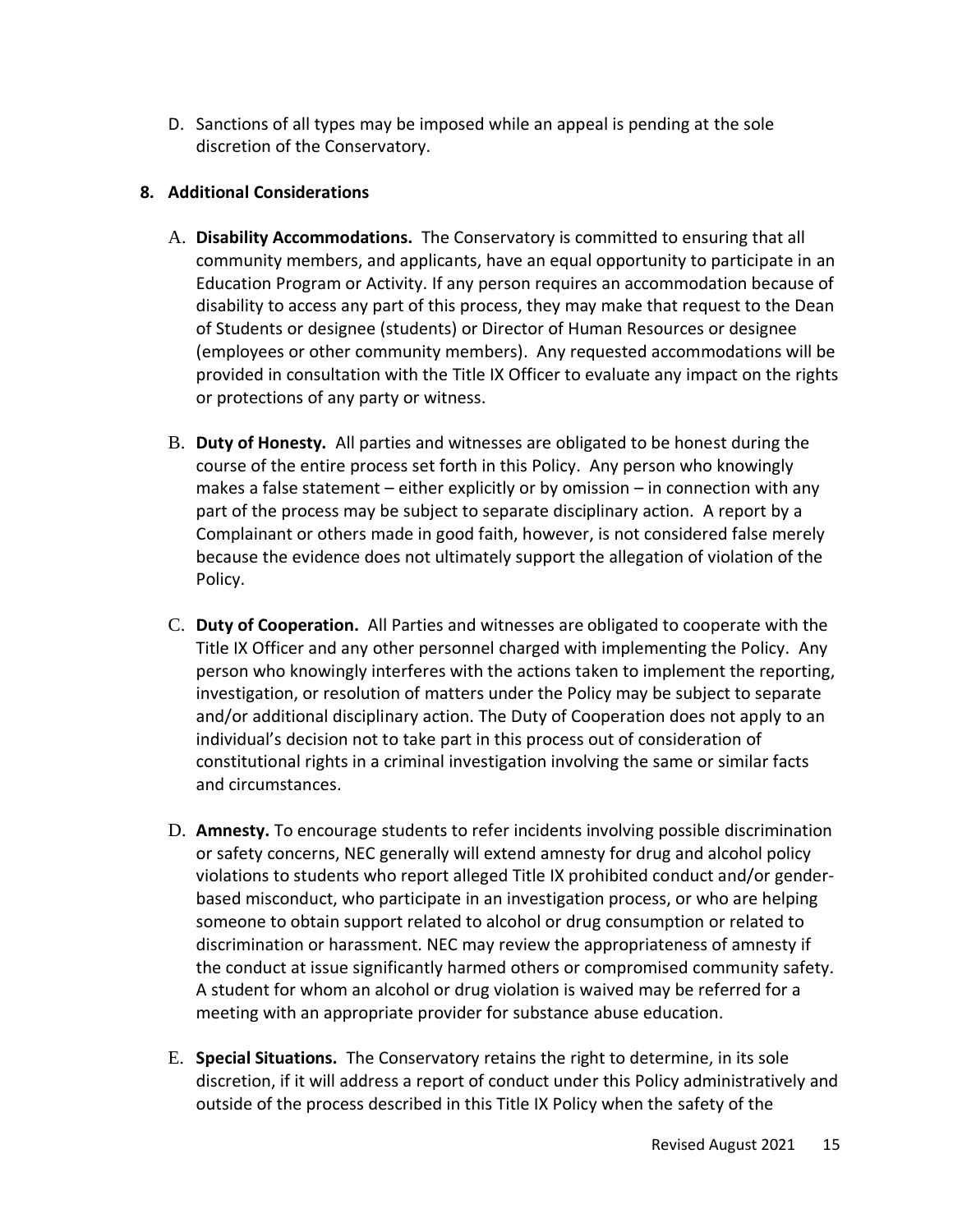Conservatory community is at risk, if there are extenuating circumstances involving either of the Parties, or if the Title IX Officer, in consultation with appropriate administrators, determines it is in the best interest of the Conservatory and/or the Conservatory community to do so. If the Conservatory alters the process set forth in this Policy, it will contemporaneously communicate changes to the parties.

- F. **Delegation.** Where the Title IX Coordinator or any other NEC official or employee is listed as the designated point of contact for any role in the Policy, the Title IX Coordinator may designate another qualified member of the Conservatory community or an external actor to assume the role at issue, as necessary and appropriate.
- G. **Withdrawal While Charges Are Pending.** Should a student Respondent withdraw from NEC while charges are pending, the investigative process will proceed in the student's absence to a reasonable resolution. The student will not be permitted to enroll in an NEC program unless all sanctions have been satisfied. The student will not have access to an academic transcript until the allegations have been resolved. Should an employee Respondent decide to resign from NEC while charges are pending, the investigation process will proceed in the employee's absence to a reasonable resolution. The employee will not be eligible for employment with NEC unless all sanctions have been satisfied. If a Complainant withdraws from NEC or leave's NEC's employment, NEC will review the applicable standing requirements and guidance set forth by the U.S. Department of Education to determine whether the matter may proceed.
- H. **Respect for Privacy.** NEC values the privacy of individuals involved in the reporting, investigation, and/or resolution of matters subject to the Policy. The U.S. Department of Education has indicated that there are situations in which it may be necessary for an institution to override a request for privacy or confidentiality in order to meet its obligations under the law. In the event circumstances result in NEC overriding a request for privacy or confidentiality to meet its obligations, it will do so with the utmost sensitivity and respect for the circumstances and the individuals involved.
- I. **Recording the Proceedings.** The Parties are not permitted to make individual video, audio, or other electronic, photographic, or digital recordings of any meetings or proceedings held under the Title IX Policy or of the Investigative Report. The Title IX Officer may make exceptions to this prohibition in limited circumstances if he or she concludes, in his or her sole discretion, that a recording is warranted based upon advance written request of the Party that explains the need for the recording.
- J. **Respondent Voluntary Agreement to Policy Violation.** At any point prior to the conclusion of the investigation, a Respondent may agree in writing to the alleged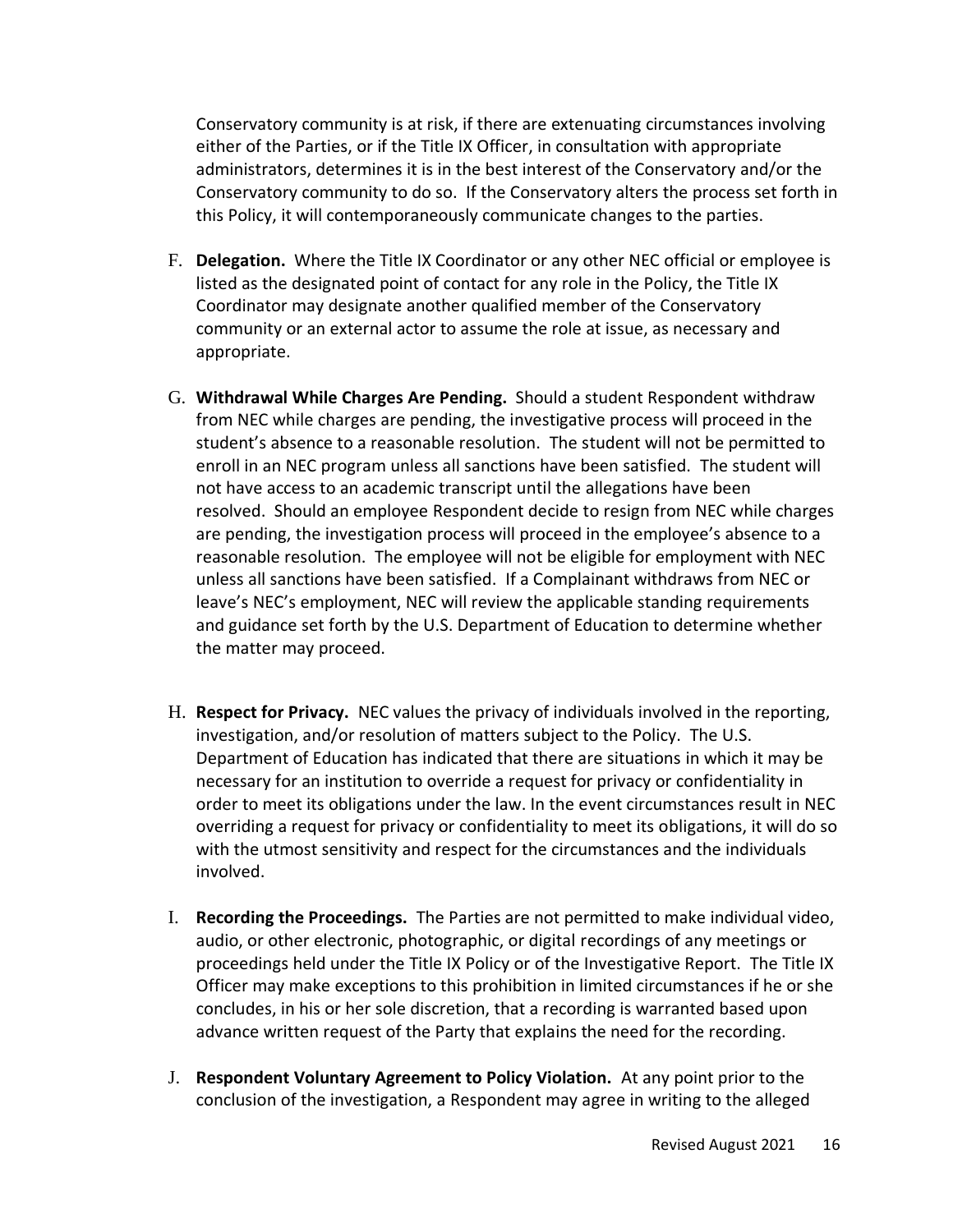violation(s) of the Policy and may offer a proposed sanction. It is within NEC's sole discretion to accept the admission or the proposed sanction or assign a different sanction.

# **Definitions**

The Conservatory reserves the right to update the definitions in this document to create more clarity for our community. If an updated definition changes any of the listed prohibited conduct, the Conservatory will communicate that to the Parties if relevant to any pending proceeding. Similarly, the Conservatory may be required to update or change such definitions in response to state and federal laws. Accordingly, please ensure that you review the Definitions section to make sure you have the most updated definitions. If you have any questions about the definitions, regardless of whether you are involved in a process under either Policy, please contact the Title IX Coordinator.

## **Actual Knowledge or Notice to the Conservatory**

The Conservatory has actual notice of alleged Title IX prohibited conduct if a report concerning the conduct is made to the Conservatory's Title IX Coordinator, or to one of the following Conservatory officials who have authority to institute corrective measures on the Conservatory's behalf:

- Director of Human Resources
- Dean of Students

## **Advisor**

A person chosen by a party, who may but need not be an attorney, who provides support and advice to the party during any stage of the process set forth in the Title IX Policy.

## **Complainant**

A person who, at the time they submit a formal complaint, is currently participating in, or attempting to participate in, the Conservatory's domestic educational programs or activities and who alleges they experienced prohibited conduct as defined by the Title IX Policy. If an individual is a student or employee at another institution and makes an allegation against an individual who is a student or employee at the Conservatory, the Title IX Officer may exercise discretion in signing a complaint for the aggrieved party. In such situations, the parties will be duly noticed in accord with the Title IX Policy and the Conservatory will not be considered a party to the matter, though it will maintain the burden of proving that any individual violated the Title IX Policy.

## **Consent and Related Concepts**

The Conservatory defines consent and the related concepts as follows:

• **Consent**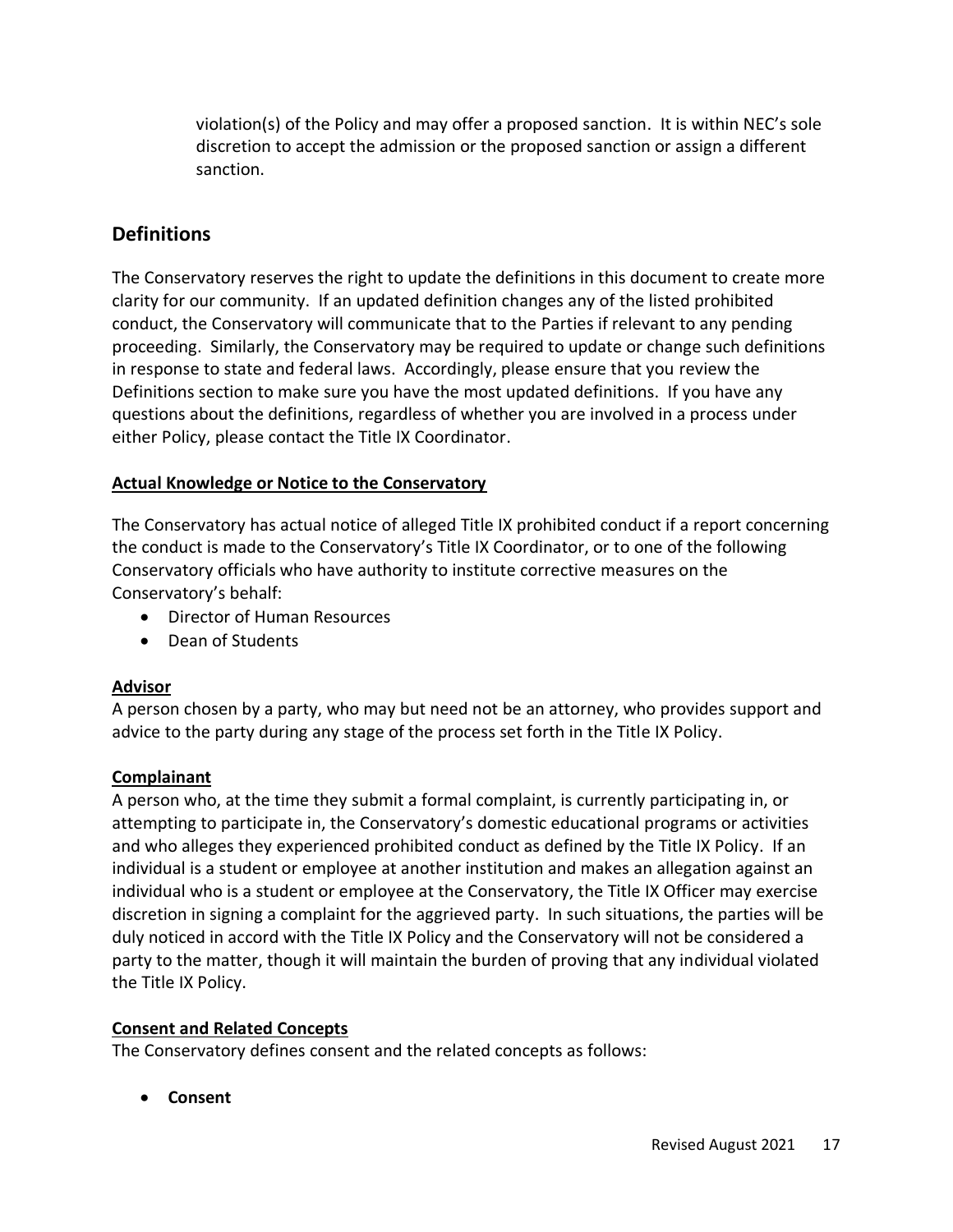- $\circ$  Sexual consent is when all parties agree to engage in sexual activity. Consent should always be mutual, voluntary and given without pressure, intimidation, or fear.
- $\circ$  Consent must be freely and affirmatively communicated in order to participate in sexual activity or behavior. It can be expressed either by words or clear, unambiguous actions. It is the responsibility of the person who wants to engage in sexual activity to ensure consent of their partner(s).
- $\circ$  Consent must be obtained at each step and be present throughout the sexual activity. A participant can withdraw consent or communicate that they no longer consent to continuing the activity. If there is confusion as to whether anyone has consented or continues to consent to sexual activity, it is essential that the participants stop the activity until the confusion is clearly and mutually resolved.
- o Silence, lack of protest, or lack of resistance does not indicate consent.
- o Consent is not present if it results from the use of physical force, threat of physical force, intimidation, coercion (see below), incapacitation (see below), or any other factor that would eliminate an individual's ability to exercise free will to choose whether or not to have sexual contact.
- $\circ$  A current or previous dating or sexual relationship, by itself, is not sufficient to constitute consent. Even in the context of a relationship, a willingness to engage in sexual activity must be freely and affirmatively communicated each time.

## • **Coercion**

 $\circ$  Coercion is the use or attempted use of pressure and/or oppressive behavior, including express or implied threats, intimidation, or physical force, which places a person in fear of immediate harm or physical injury or causes a person to engage in unwelcome sexual activity. A person's words or conduct cannot amount to coercion unless they wrongfully impair the other's freedom of will and ability to choose whether or not to engage in sexual activity. Coercion also includes administering or pressuring another to consume a drug, intoxicant, or similar substance with the intent to impair that person's ability to consent prior to engaging in sexual activity.

#### • **Incapacitation**

 $\circ$  Incapacitation is defined as the inability, temporarily or permanently, to give consent, because an individual is mentally and/or physically helpless,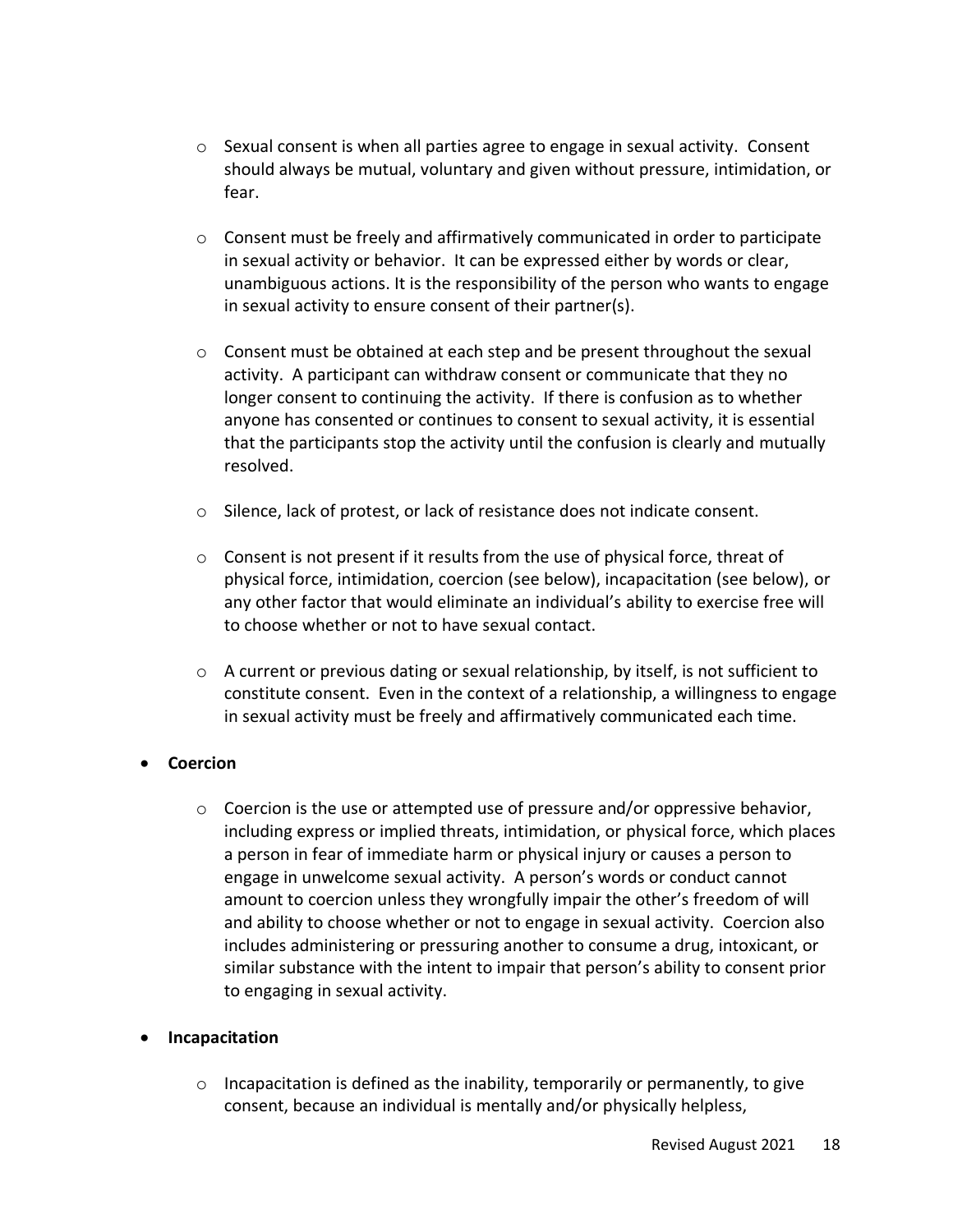unconscious, or unaware that the sexual activity is occurring. This may or may not be due to alcohol or other drugs (see below).

 $\circ$  An individual who is incapacitated cannot consent to sexual activity.

## • **The Impact of Alcohol or Other Drugs on Consent**

Alcohol and drugs impair a person's decision-making capacity, awareness of the consequences, and ability to make informed judgments. Being intoxicated or impaired by drugs or alcohol is never an excuse for sexual harassment, misconduct, or violence and does not diminish one's responsibility to obtain consent.

The use of alcohol or drugs can limit a person's ability to freely and clearly give consent. Similarly, the use of alcohol or drugs can create confusion over whether or not consent has been freely and clearly sought or given. It is important that anyone engaging in sexual activity be aware of the other person's level of intoxication. If there is any doubt as to the level or extent of the other individual's intoxication or impairment, the prudent course of action is to forgo or cease any sexual contact or activity.

- $\circ$  Warning signs of incapacitation due to the use of alcohol or other drugs may include, but are not limited to, one or more of the following: slurred speech, vomiting, unsteady gait, combativeness, emotional volatility, and/or sleeping.
- $\circ$  The perspective of a reasonable person will be the basis for determining whether a Respondent should have been aware of the amount of the ingestion of alcohol or drugs by a Complainant, or of the extent to which the use of alcohol or drugs impacted a Complainant's ability to give consent.
	- For example, an individual who is in a blackout may appear to act normally and be giving consent, but may not actually have conscious awareness or the ability to consent to or later recall the events in question. The extent to which a person in this state affirmatively gives words or actions indicating a willingness to engage in sexual activity (and the person reasonably could not have known of the person's level of alcohol consumption and/or level of impairment) must be evaluated in determining whether consent has been given.

## **Educational Program or Activity**

Locations, events, or circumstances in which the Conservatory exercises substantial control over the location or context in which the conduct occurs, as well as in any building owned or controlled by a student organization that is officially recognized by the Conservatory.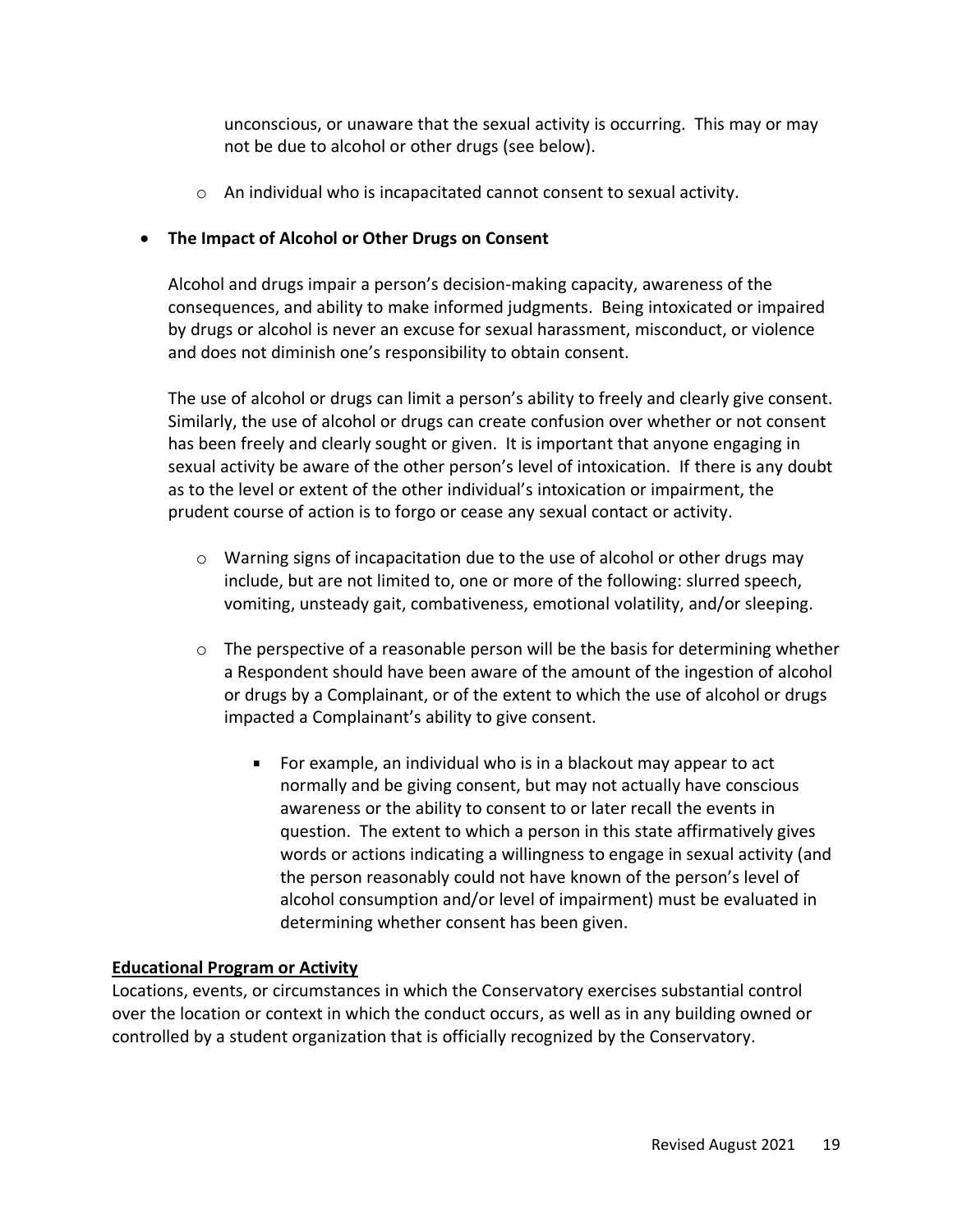#### **Formal Complaint**

A document submitted by a Complainant alleging that a Respondent engaged in conduct prohibited by the Title IX Policy and requesting that the Conservatory investigate the allegation. In exceptional situations, the Title IX Officer may sign a formal complaint in place of a Complainant. If the Title IX Officer signs a formal complaint, the Title IX Officer is not a party to a matter and the party who has standing to be a Complainant under the Title IX Policy shall receive all requisite rights. Similarly, the Respondent will receive the name of the Complainant, written notice as described in the Formal Complaint section of the Title IX Policy, and all other requisite rights.

#### **Parties**

The Complainant(s) and the Respondent(s).

#### **Relevant**

As used in this Policy, "relevant" refers to a fact, witness, or other piece of information that a reasonable person could conclude makes a material disputed fact or event more or less likely to be true.

#### **Respondent**

A person reported to have engaged in conduct that could constitute conduct prohibited by NEC's Title IX Policy.

#### **Sanctions**

Punitive or educational measures imposed by the Conservatory in response to a determination that a Respondent has violated the Title IX Policy or another Conservatory policy, including the Gender-Based Misconduct Policy. Sanctions may include, but are not limited to: expulsion, termination, suspension, probation, reprimand, warning, restitution, education/counseling requirement; restrictions on participation in a program or activity; loss of privileges; loss of leadership opportunities or positions; housing restriction; and/or restrictions on employment by the Conservatory. If a Respondent is found to have violated the Title IX Policy or other NEC policies, a determination of appropriate sanctions will include consideration of the nature and circumstances of the misconduct; the impact of the misconduct on the Complainant and/or on others in the Conservatory community; the disciplinary history of the Respondent; and any other mitigating or aggravating circumstances.

#### **Supportive Measures**

Non-disciplinary, non-punitive individualized services, offered as appropriate, as reasonably available, and without fee or charge to either the Complainant or the Respondent before or after the filing of a formal complaint or where no formal complaint has been filed. Supportive measures are designed to restore or preserve equal access to the Conservatory's educational programs or activities, and they will be designed so as not to unreasonably burden the other party. Supportive measures may include but are not limited to: counseling; academic accommodations, such as extensions of deadlines or other course-related adjustments; course changes or drops; modifications of work or class schedules; campus escort services; mutual